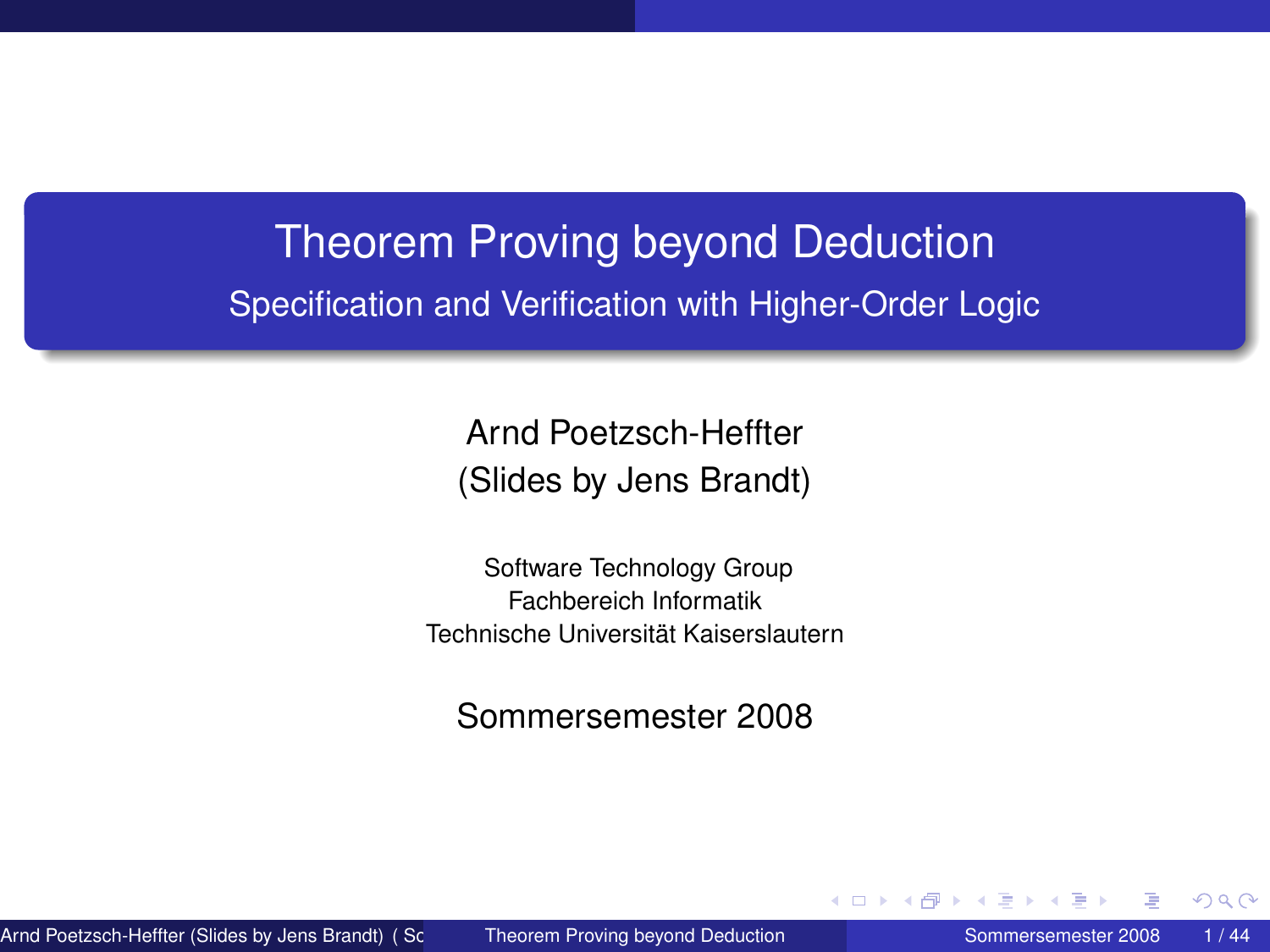### **Outline**



### **[SAT Solver](#page-8-0)**





≣

<span id="page-1-0"></span>つくへ

イロト (個) (注) (注)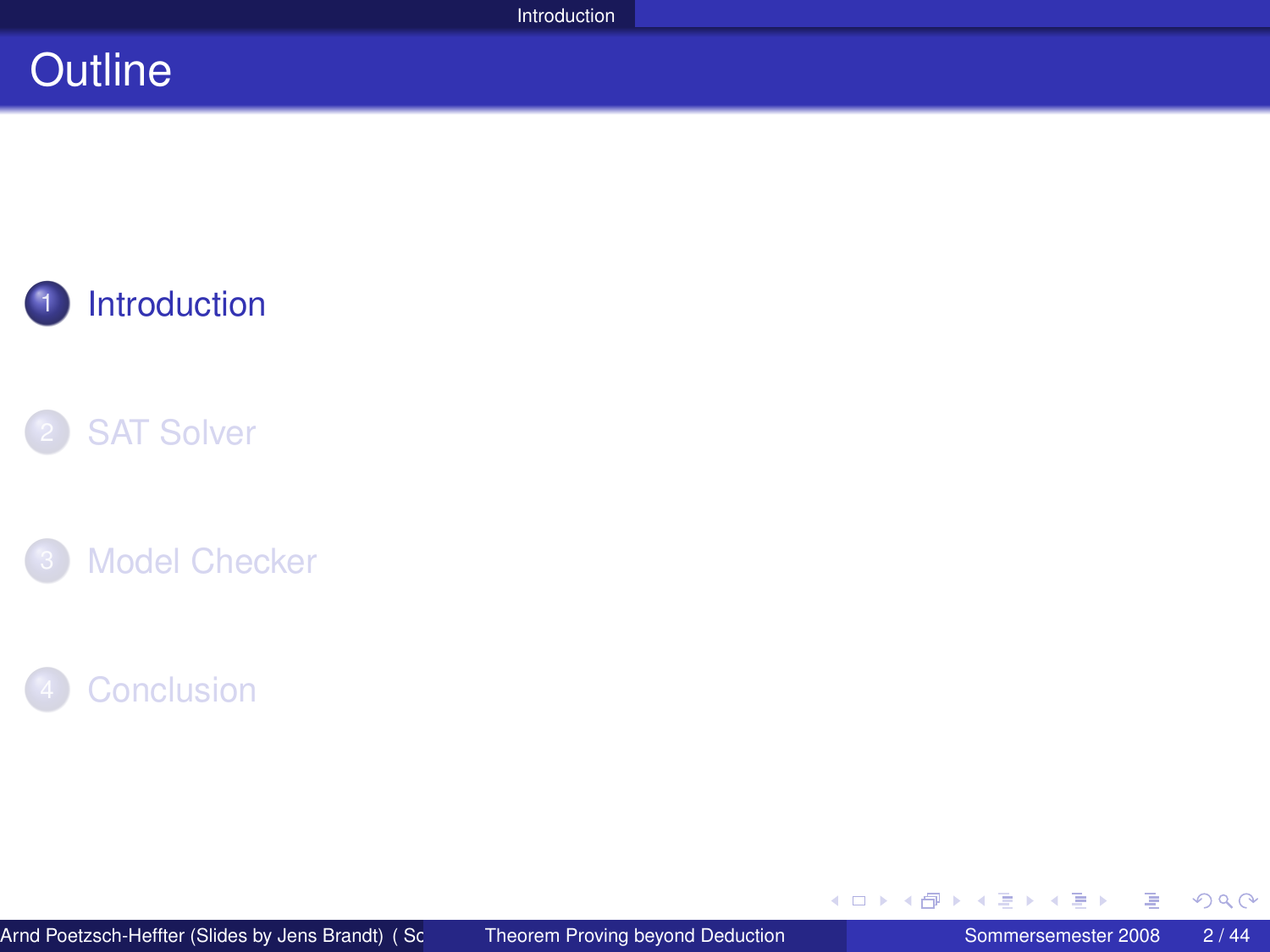# **Motivation**

### Unified Verification Platform

- use theorem prover to integrate various tools
- most general and most flexible tool

#### Combining Calculation and Deduction

- deduction: e.g. theorem proving: proving properties by mechanised logical deduction
- calculation: e.g. model checking: showing system  $\mathcal M$  has property  $\mathcal P$  by algorithmic calculation
- research goal:

general platform for implementing provers and checkers

∢ ロ ▶ ∢ 御 ▶ ∢ 重 ▶ ∢ 重 ▶ ↓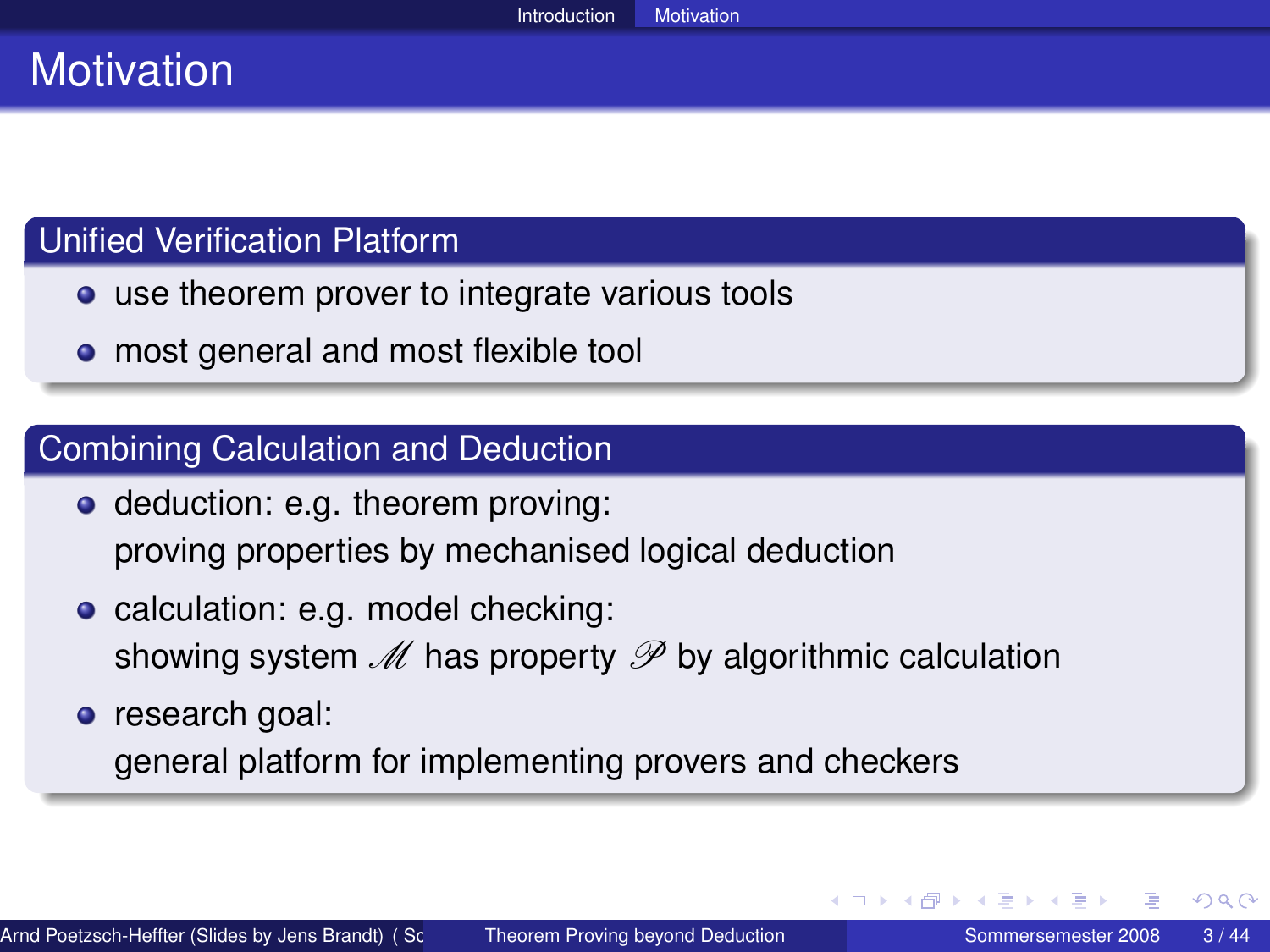### Want the Best of Both Worlds

#### want maximally expressive logics

- **•** higher-order logic
- **•** readable specs of whole systems, high-level datatypes etc.
- requires theorem proving

#### want state-of-the-art checking efficiency

years of algorithm design and code honing

4 0 8 4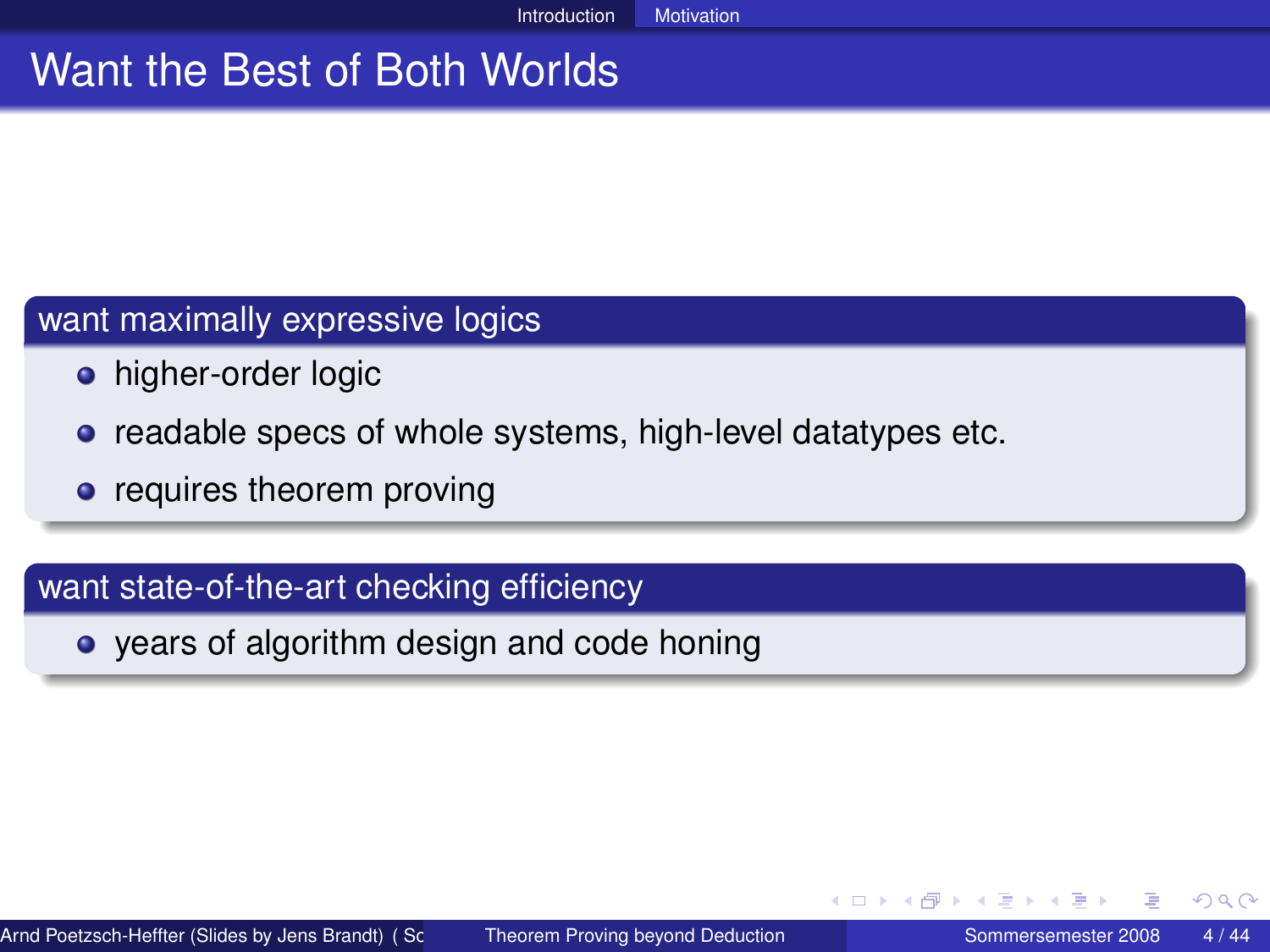## Three Approaches

#### Loose Integration

**.** link tools via protocols, scripting languages etc.

#### Add Calculation to Theorem Prover

• implement algorithms in a general theorem prover

#### Add Deduction to Specialised Tool

• add rules to a specialised tool

4 0 8 4

医尿道尿

 $290$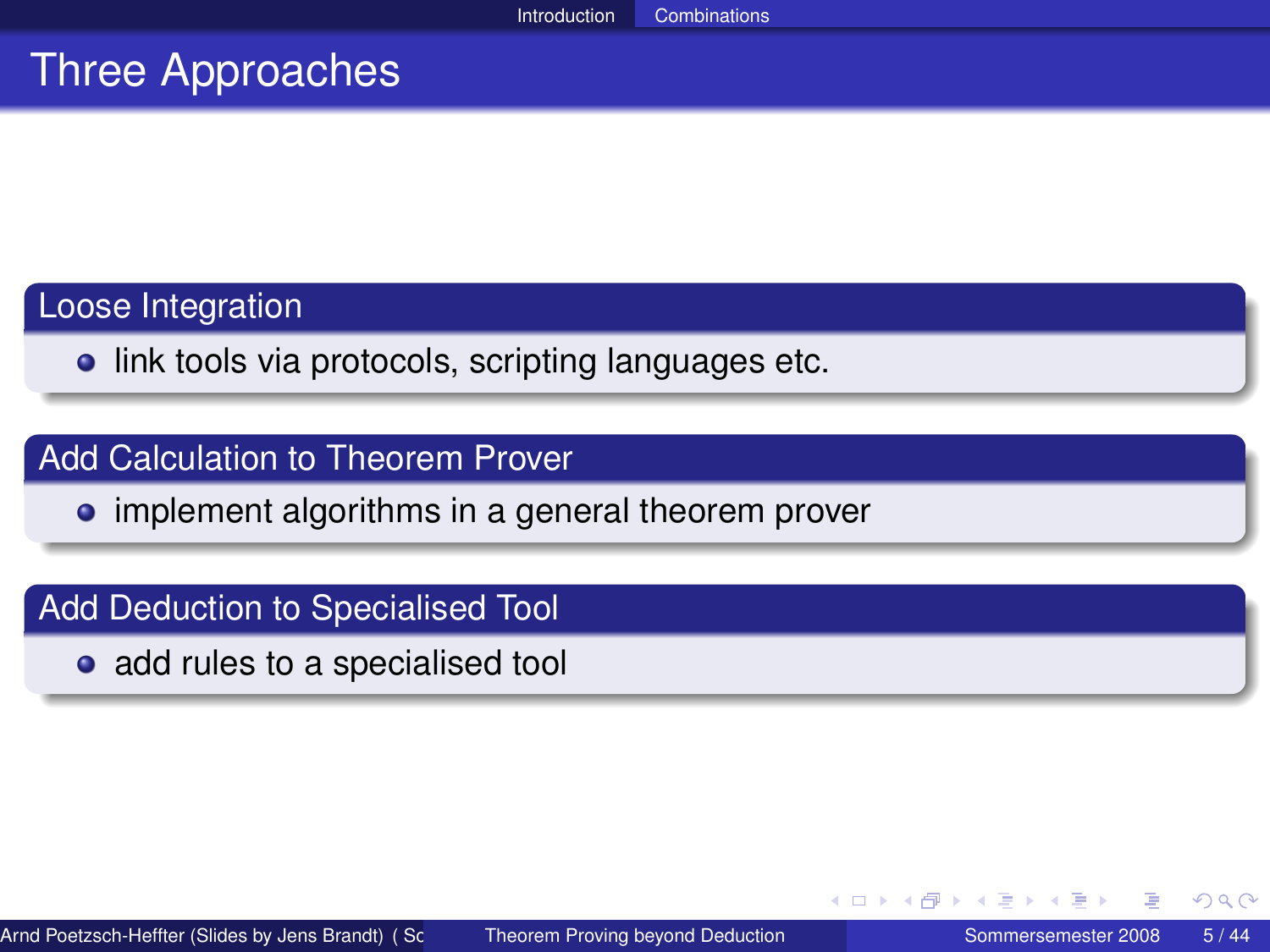### Loose Integration



#### **Overview**

- existing infrastructure, future-proof, semantically challenging
- many tools are linked in this way: SAT, FOL, ...  $\bullet$
- **approach followed by PROSPER EU project**
- will be illustrated with the help of SAT solvers

∢ ロ ▶ ∢ 御 ▶ ∢ 重 ▶ ∢ 重 ▶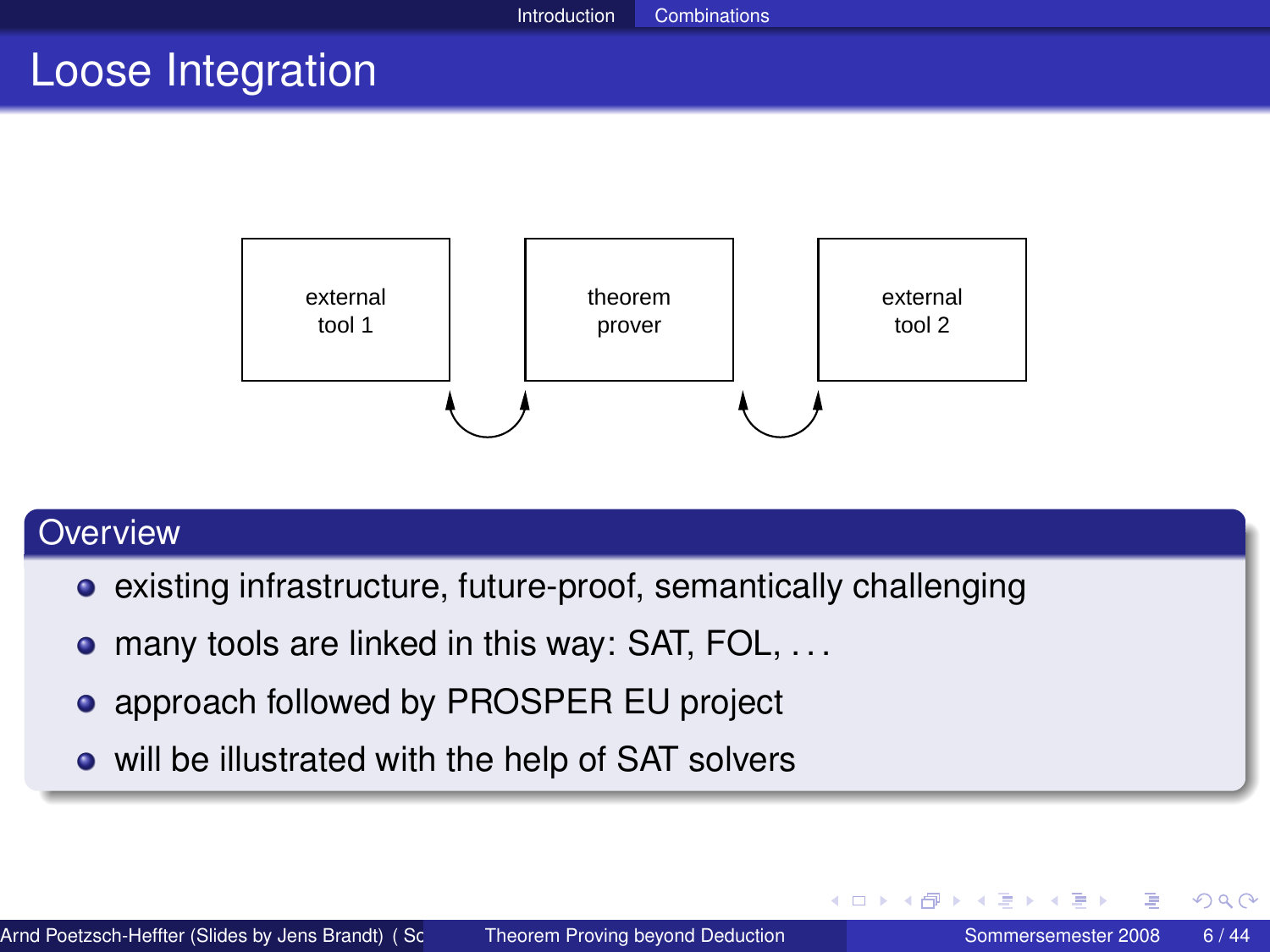# Add Calculation to Theorem Prover



#### **Overview**

- example: theorem proving is guided by model checking
- will be illustrated with the help of a model checker

∢ ロ ▶ ∢ 御 ▶ ∢ 重 ▶ ∢ 重 ▶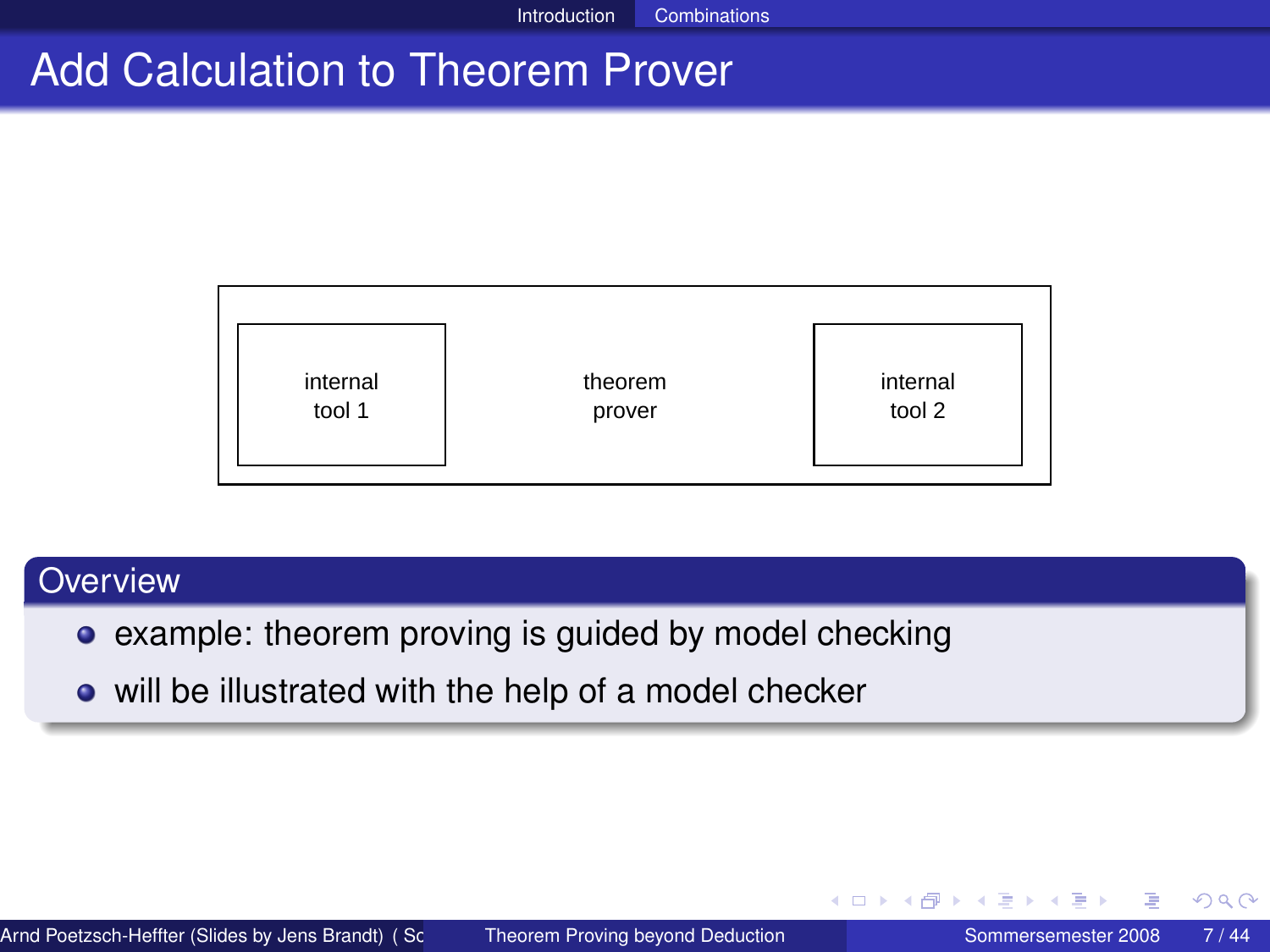# Add Deduction to Specialised Tool



#### **Overview**

- **o** goal: extend specialised tool to complete system
- lightweight proving + state-of-art checking (Cadence, Intel)
- will not be illustrated in the following

イロト イ母 トイヨ トイヨト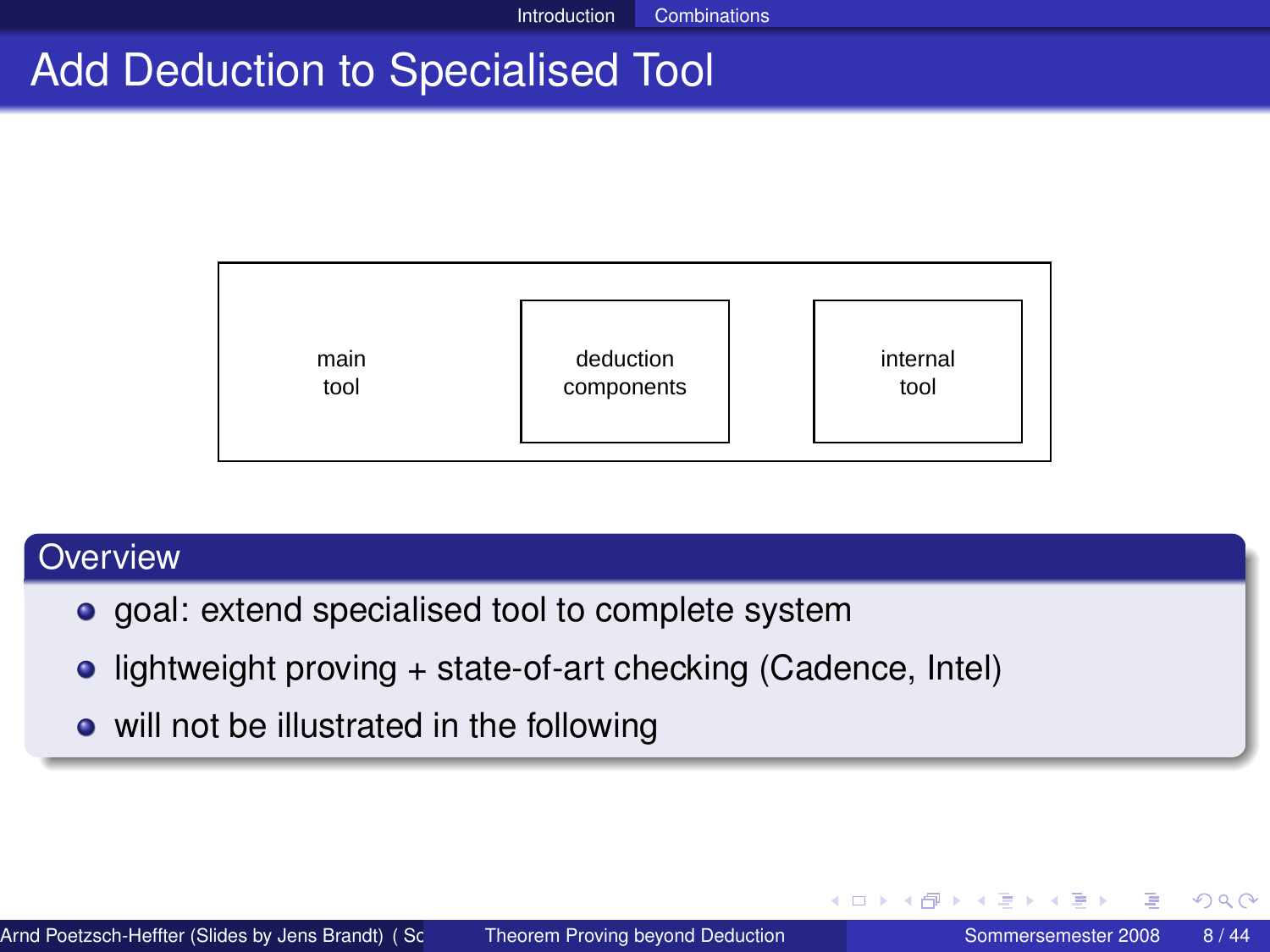### **Outline**









≣

<span id="page-8-0"></span>つくへ

一 ( 語 )

**K ロ ▶ K 伊 ▶ K ヨ ▶**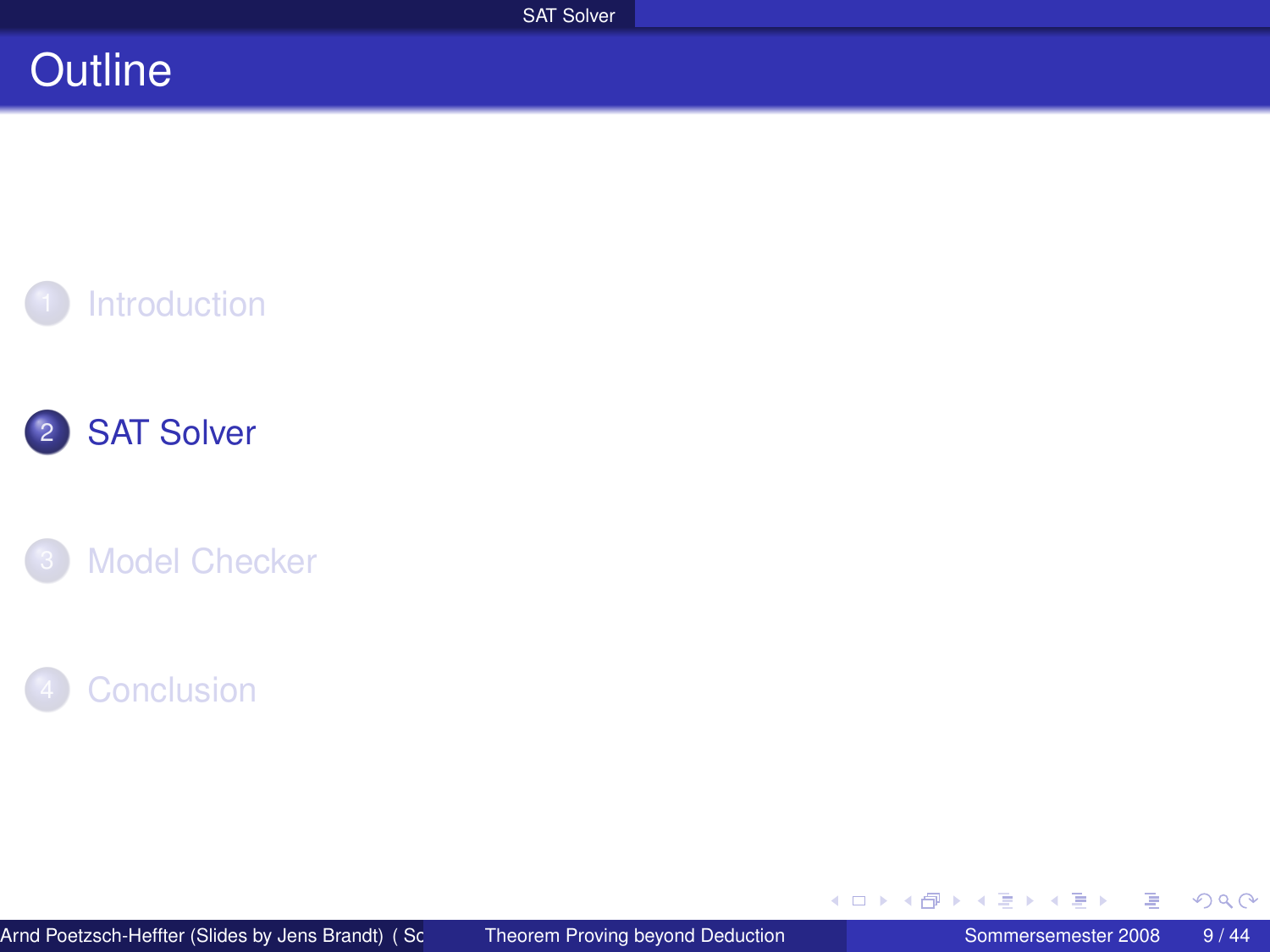# LCF Approach to Theorem Proving

#### Theorems

- theorems represented by an abstract type
- **•** primitive operations
	- **a** axioms
	- inference rules of a logic
- **composing together the inference rules using ML programs**

### Example (Higher-Order Logic Axioms)

$$
\bullet \vdash \forall b. (b = 7) \vee (b = F)
$$

$$
\bullet\vdash \forall\ b_1\ b_2.\ (b_1\rightarrow b_2)\rightarrow (b_2\rightarrow b_1)\rightarrow(b_1=b_2)
$$

$$
\bullet \vdash \forall \, f. \, (\lambda x. \, fx) = f
$$

$$
\bullet \vdash \forall P \ x. \ P \ x \rightarrow P(\varepsilon P)
$$

 $\bullet$   $\vdash \exists f.(\forall x \; y. \; fx = fy \rightarrow x = y) \land (\neg \forall x. \exists y. \; x = f \; y)$ 

E

 $QQ$ 

イロト (個) (注) (注)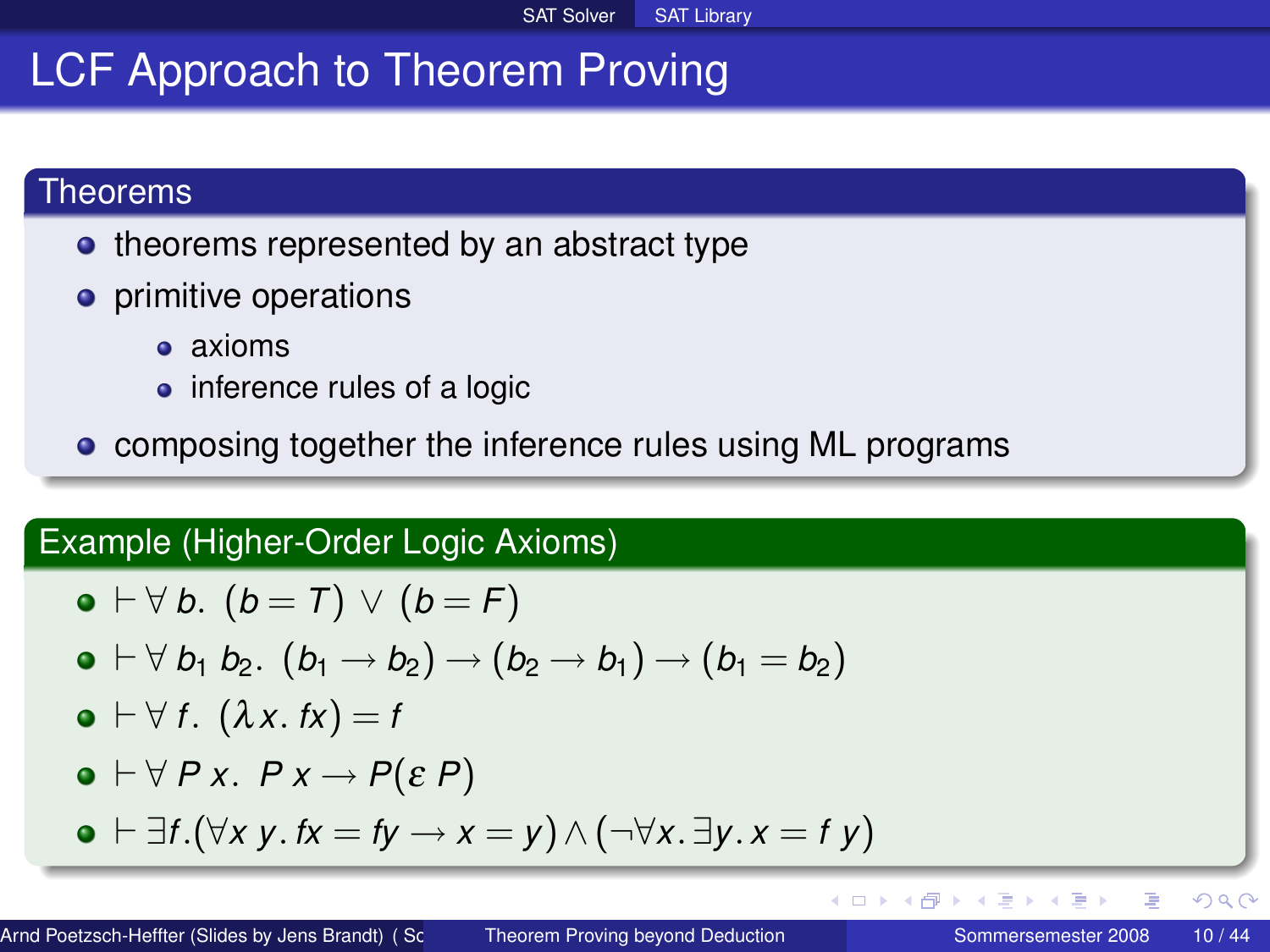# LCF Approach to Theorem Proving

### Backdoor

- oracles can create arbitrary theorems
- always tagged (string denoting the origin)
- tags are propagated
- if oracle is incorrect, all incorrect theorems can be spotted

#### Backdoor API

| val mk thm  | : term list $*$ term $->$ thm                                                        |
|-------------|--------------------------------------------------------------------------------------|
|             | <b>val</b> mk oracle thm : string $\rightarrow$ term list $*$ term $\rightarrow$ thm |
| val add tag | : tag $*$ thm $\rightarrow$ thm                                                      |
| val tag     | : thm $\rightarrow$ tag                                                              |

∢ ロ ▶ ∢ 御 ▶ ∢ 重 ▶ ∢ 重 ▶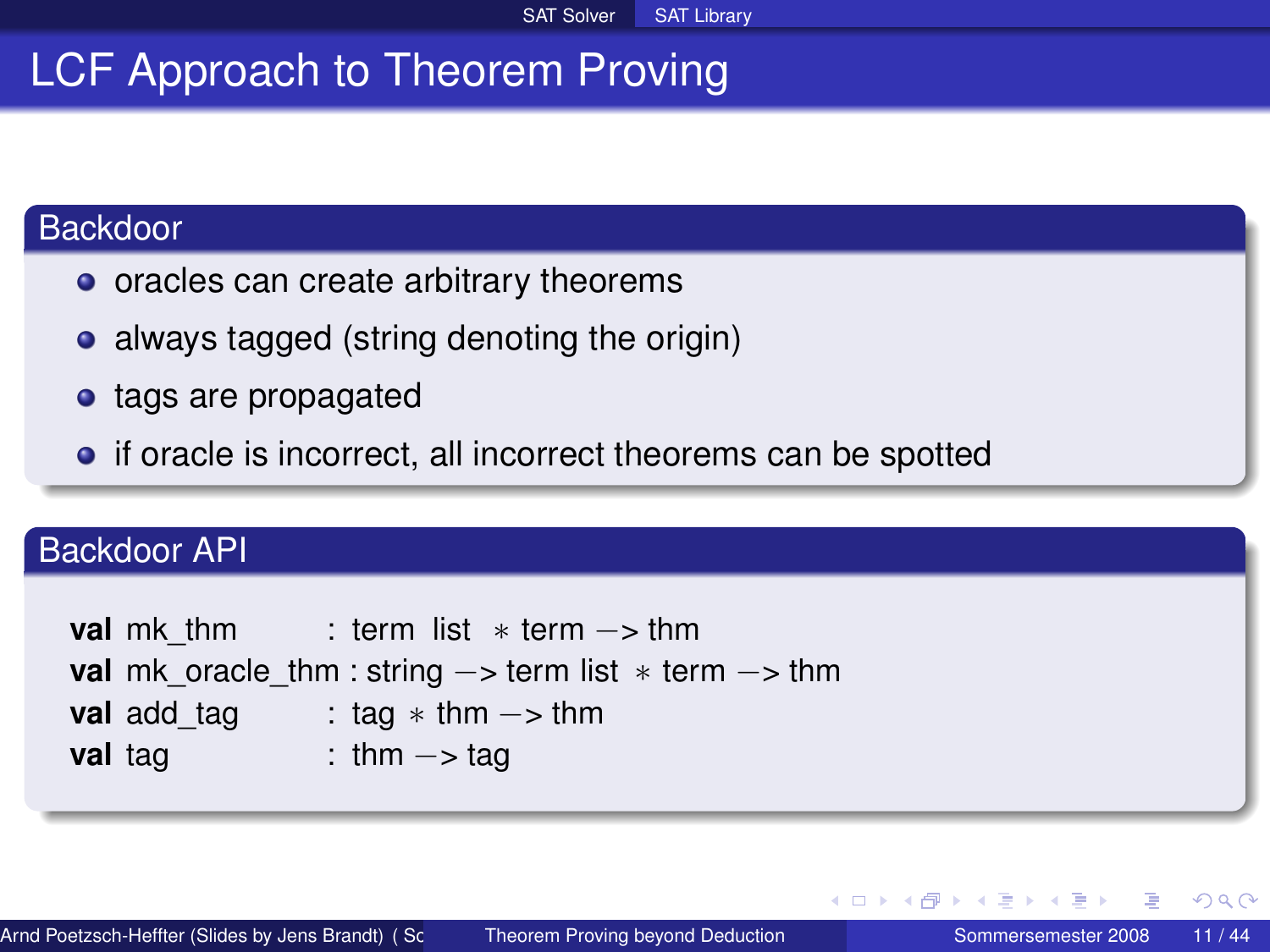# Creating Tagged Theorems

### Example (Oracles)

- $-$  show tags := true;
- $>$  **val** it = () : unit
- − **val** thm1 = mk\_oracle\_thm "me" ([],''T ==> F '');
- > **val** thm1 = [oracles: me] [axioms: ] [] |− T ==> F : thm

```
− CONTRAPOS thm1;
> val it = [oracles: DISK_THM, me] [axioms: ] [] |-\simF ==> \simT : thm
```
イロト イ母 トイラ トイラ トーラ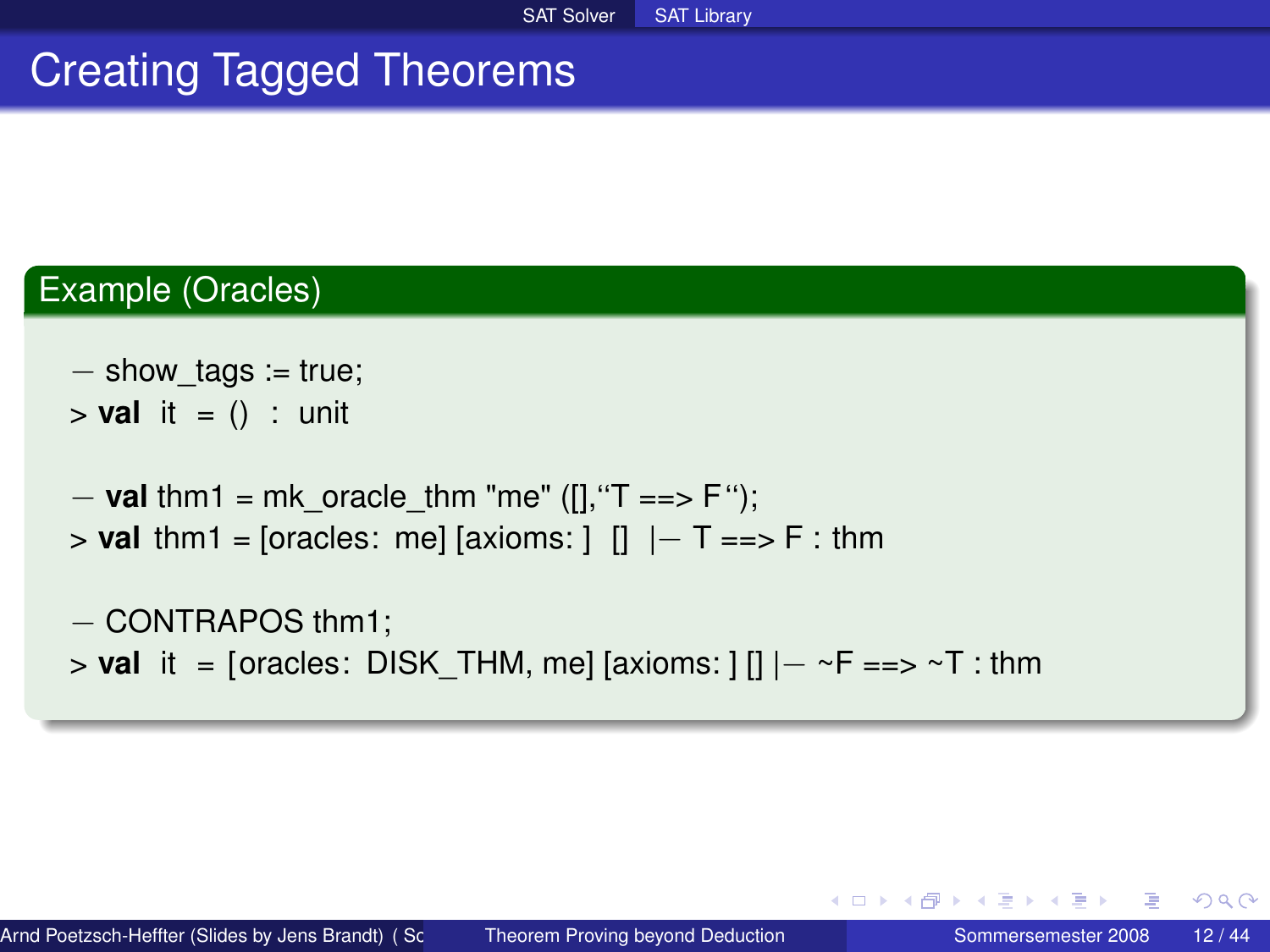# Boolean Satisfiability Problem (SAT)

#### Problem

Given a Boolean expression, is there some assignment to all the variables that will make the entire expression true?

### Example (SAT)

$$
(x_1 \vee x_2) \wedge (\neg x_1 \vee \neg x_2)
$$
  

$$
x_1 \wedge \neg x_2 \wedge (\neg x_1 \wedge x_2)
$$

#### **Properties**

- **•** problem is NP-complete
- very important, many applications
	- bounded model checking, equivalence checking, FPGA routing, ...

∢ ロ ▶ ∢ 御 ▶ ∢ 重 ▶ ∢ 重 ▶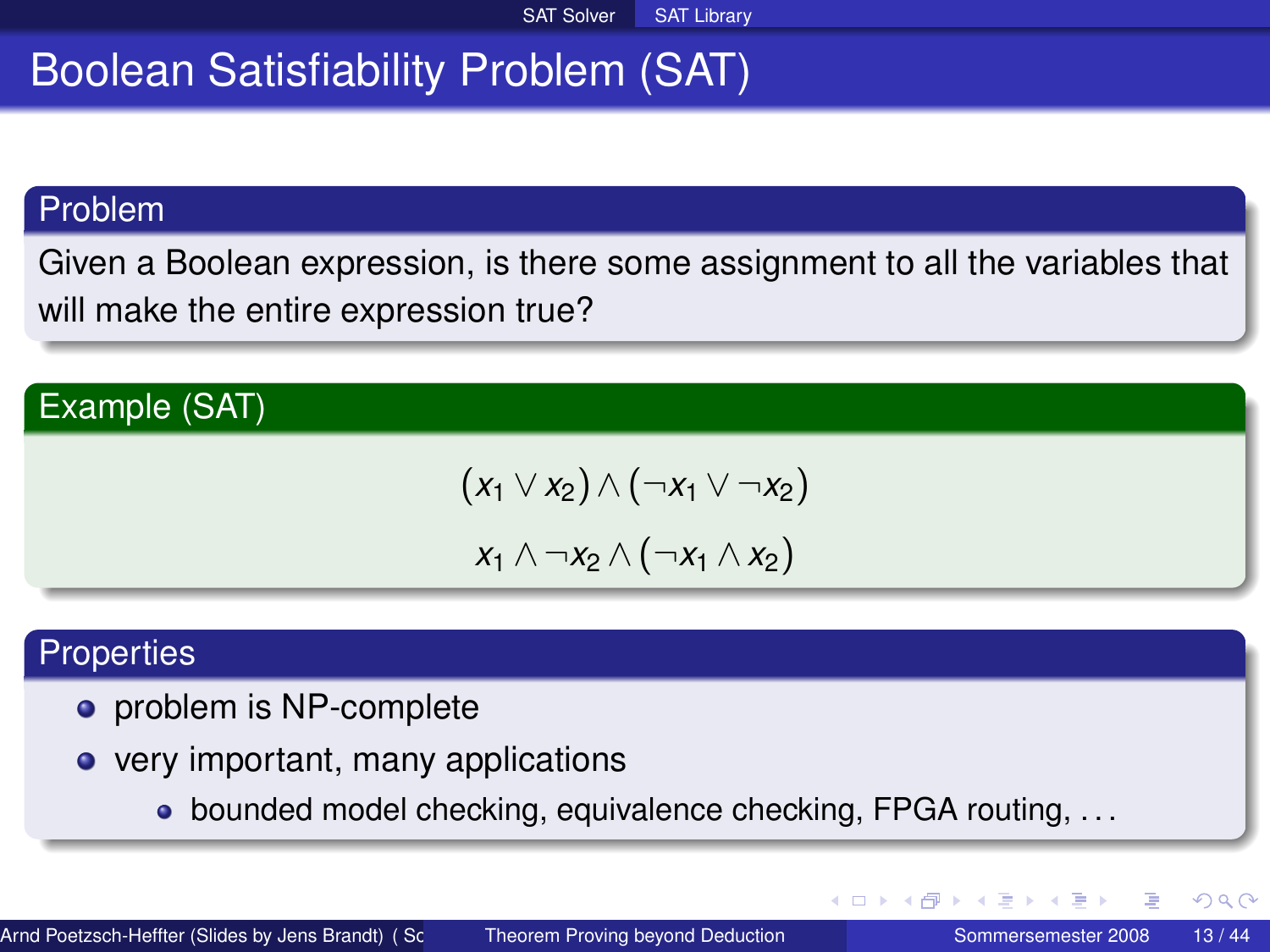# SAT Tool Interface: DIMACS

### Interface

- **•** common input file format for SAT solvers
- **•** several descriptions supported
- in the following: expression in conjunctive form

### Example (Input File Format)

$$
(x_1 \vee x_3 \vee \neg x_4) \wedge x_4 \wedge (x_2 \vee \neg x_3)
$$

c Example DIMACS file p cnf 4 3 1 3 -4 0 4 0 2 -3 0

イロト イ母 トイヨ トイヨト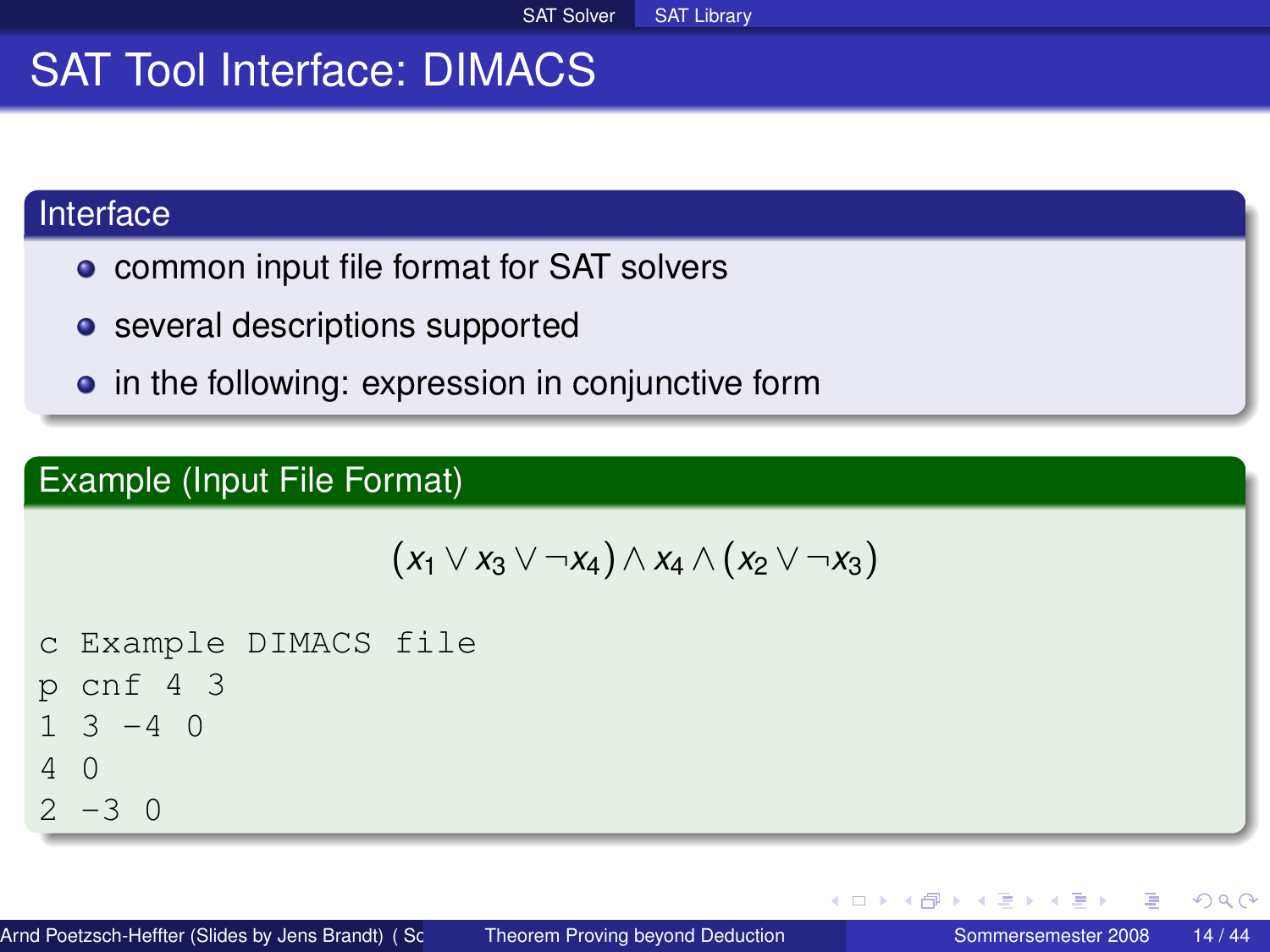### Using the SAT Library

#### Interface

- two functions that create theorems: satOracle and satProve
- **o** difference: optional checking

### Example (Using HolSatLib)

− satOracle grasp ''( x \/ ~y \/ z) /\ (~z \/ y )''; > **val** it = [oracles: grasp] [axioms: ] [] |− z /\ y ==> (x \/ ~y \/ z) /\ (~z \/ y) : thm − satProve grasp ''(x \/ ~y \/ z) /\ (~z \/ y )''; > **val** it = [oracles: ] [axioms: ] [] |− z /\ y ==> (x \/ ~y \/ z) /\ (~z \/ y) : thm

∢ ロ ▶ ∢ 御 ▶ ∢ 重 ▶ ∢ 重 ▶

 $QQ$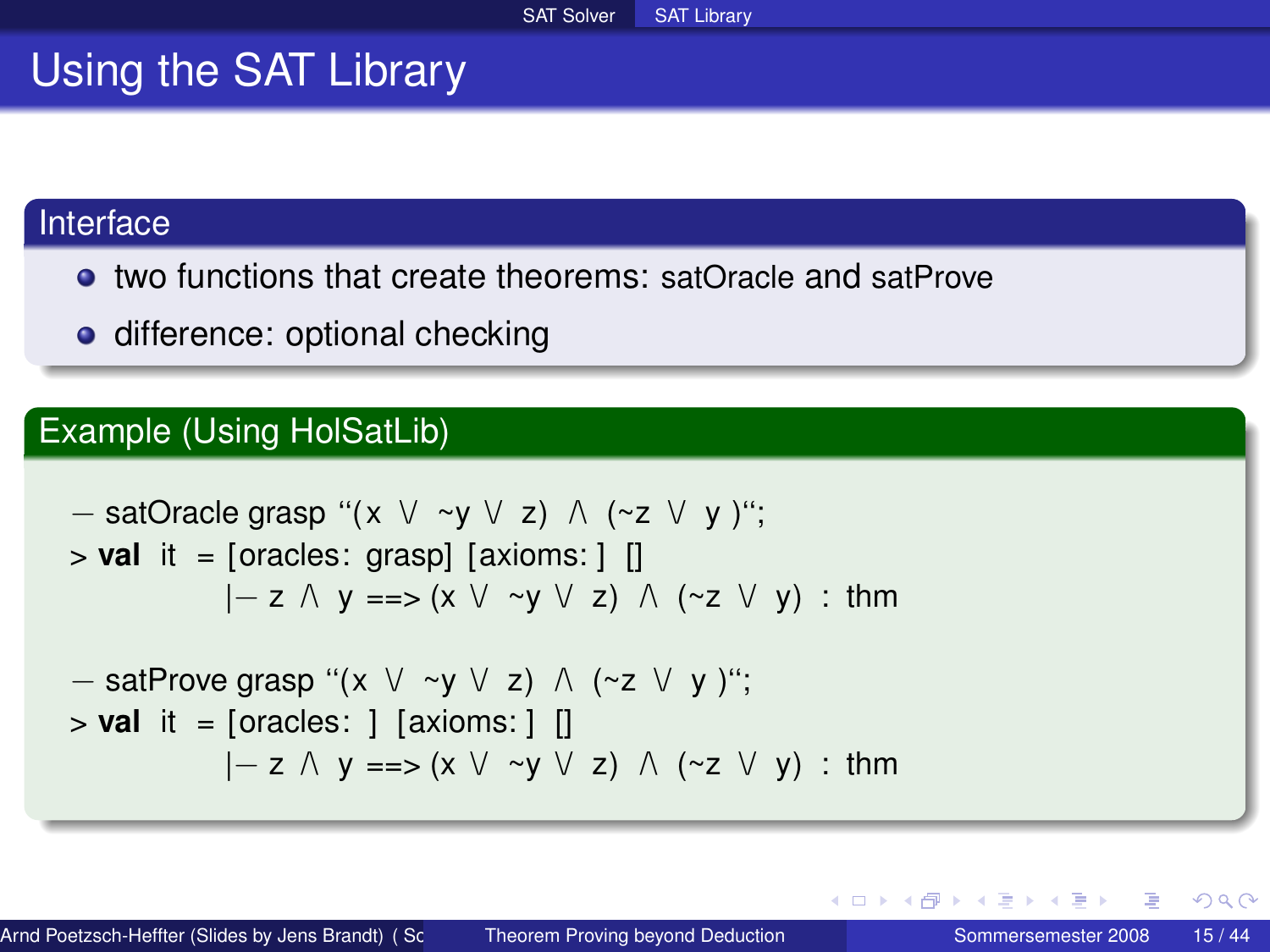### Invoking the SAT Solver

#### Arguments of satOracle

- SAT solver: sato, grasp or zchaff ...
- term *t*

### Steps of satOracle

- write a DIMACS format file corresponding to the term *t*
- invoke the solver on the file to create an output file
- **•** parse the output file to extract the model found
- create a theorem (tagged with the name of the solver) that shows the model

つくへ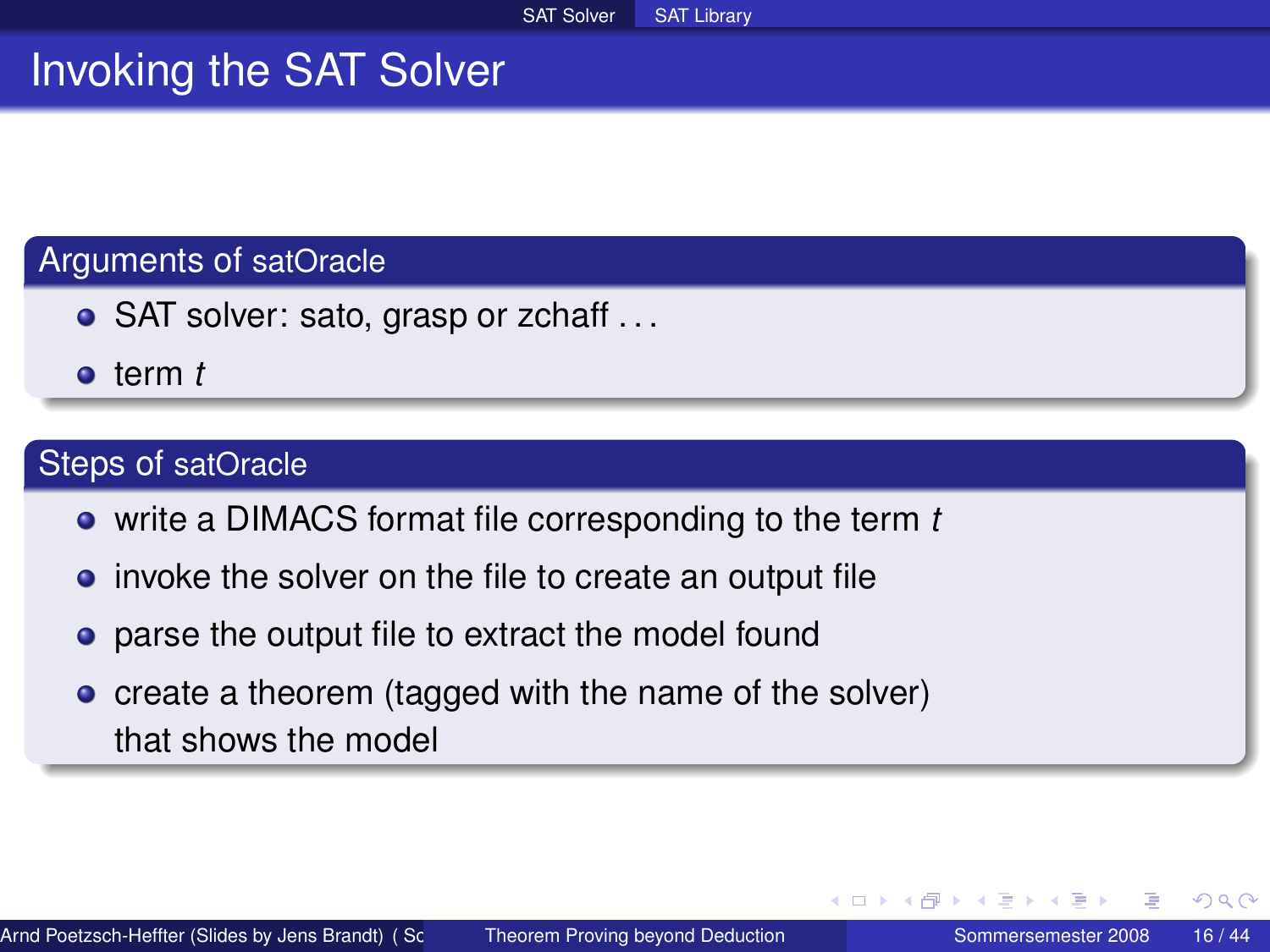### Invoking the SAT Solver

#### Steps of satProve

- write a DIMACS format file corresponding to the term *t*
- invoke the solver on the file to create an output file
- **•** parse the output file to extract the model found
- use HOL to check that the model is really a model and return an untagged theorem

#### Example (Using satProve)

$$
- satProve grasp " (x \lor \sim y \lor z) \land (\sim z \lor y) ";
$$
  
> val it = [oracles: ] [axioms: ] []  

$$
|- z \land y == > (x \lor \sim y \lor z) \land (\sim z \lor y) : thm
$$

• checking a solution is relatively simple

つへへ

∢ □ ▶ ∢ *□*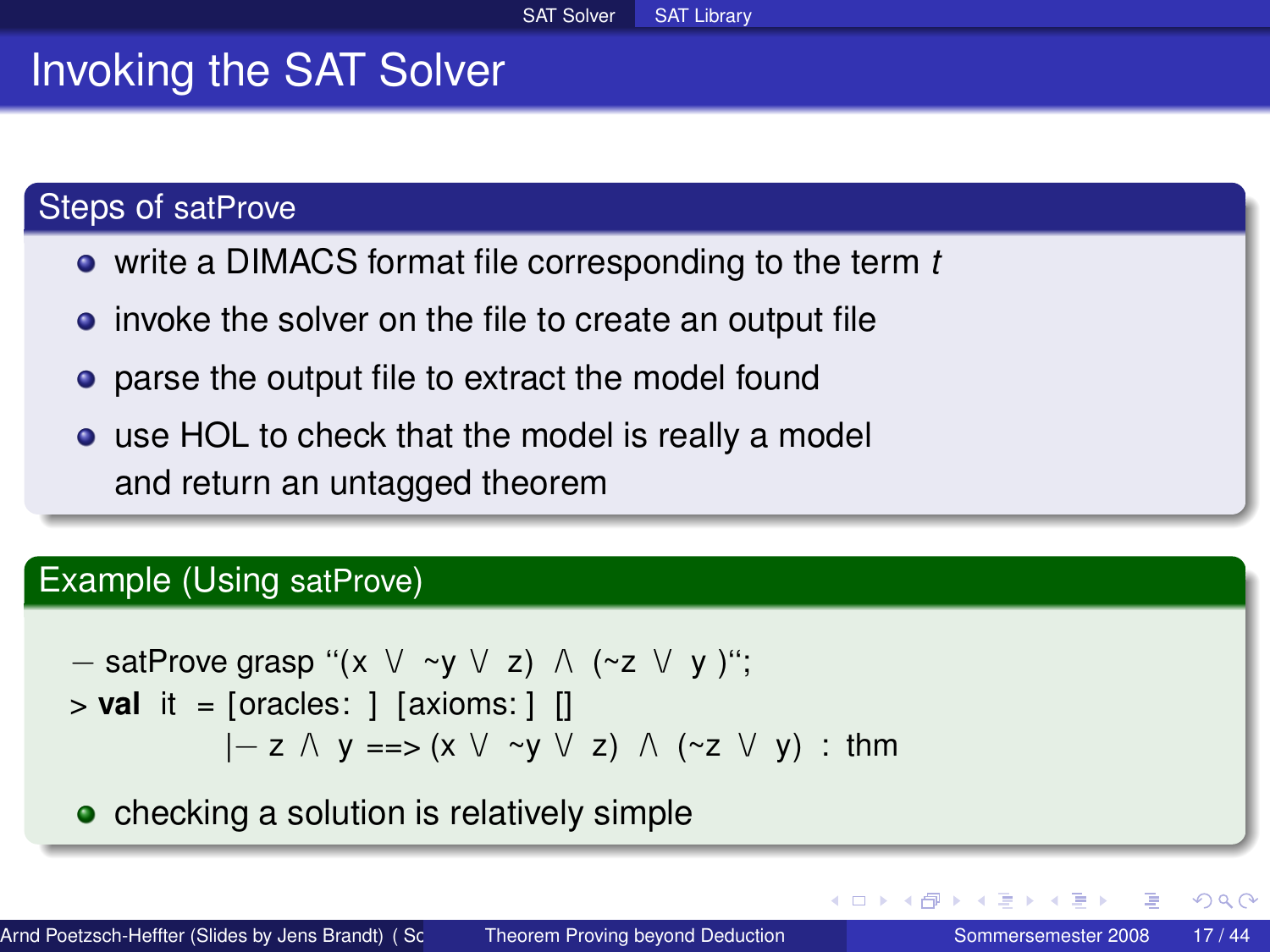### Unsatisfiable Terms

### Example (Unsatisfiable Terms)

- satOracle grasp "
$$
(x \lor \neg y \lor z) \land \neg z \land y \land \neg x";
$$
  
> **val** it = [oracles: grasp] [axioms: ] []  
 $|-\neg((x \lor \neg y \lor z) \land \neg z \land y \land \neg x)$ 

$$
- satProve grasp " (x \lor \neg y \lor z) \land \neg z \land y \land \neg x";
$$

! Uncaught **exception**:

! satProveError

#### Checking the Result

- **•** proving that no solution exists is not simple
- no efficient implementation in HOL (basically needs to check all possibilities)

 $\sim$ 

 $2Q$ 

**K ロ ▶ K 伊 ▶ K 舌**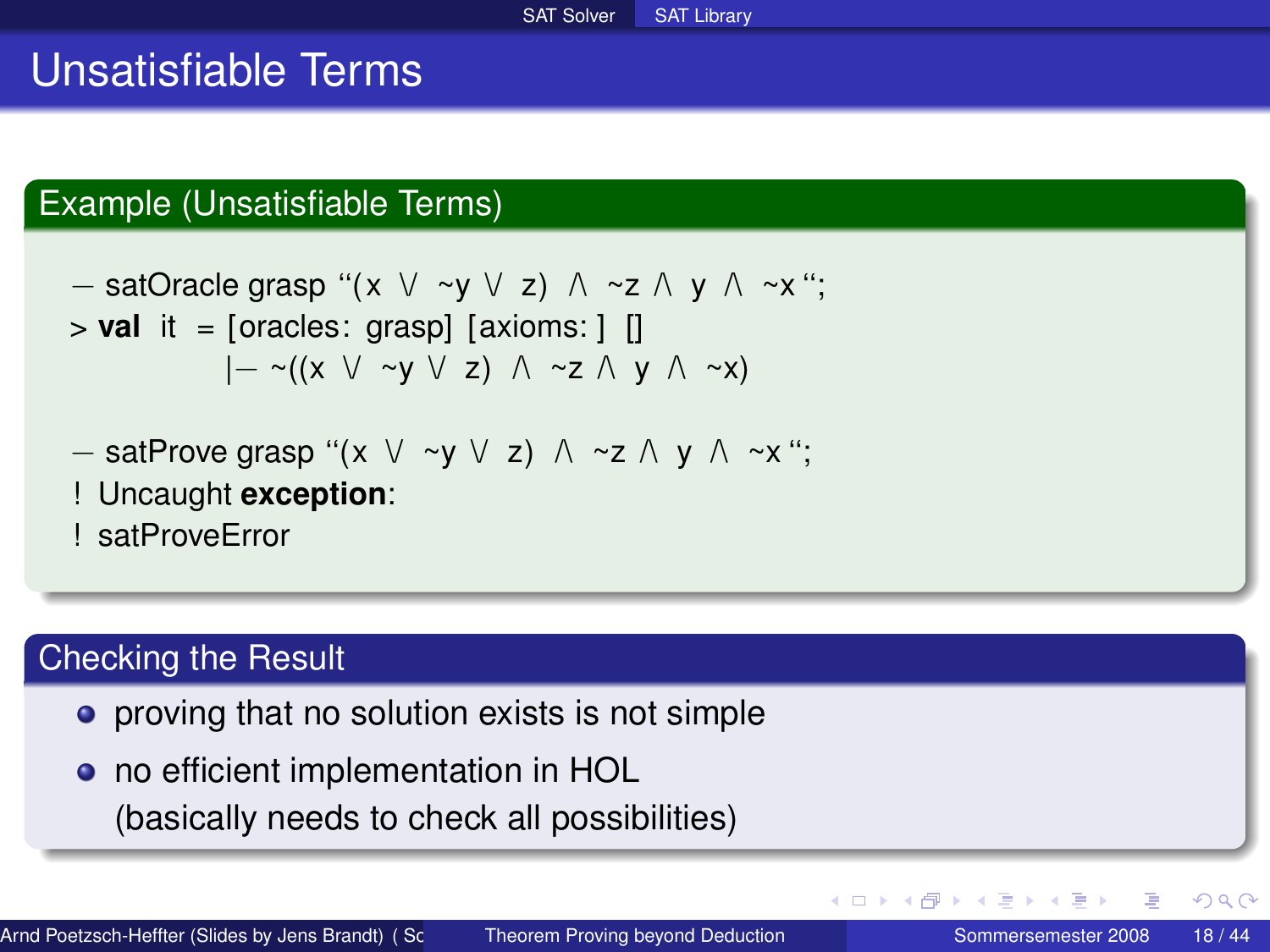# Tautology Checking

#### Procedure

- **1** prove  $\vdash \forall \vec{x}$ .  $\neg t = \exists \vec{x}$ . *t*
- **2** use a SAT solver to prove  $\vdash \exists \vec{x}$ .  $\neg t'$ ;
- 3 by negating both sides of (1), prove  $\vdash \forall \vec{x}$ .  $\neg\neg t = \exists \vec{x}$ .  $\neg t'$
- 4 hence by combining (2) and (3) derive  $\vdash \forall \vec{x}$ .  $\neg\neg t$ .
- $\bullet$  hence by the law of double negation conclude  $\vdash \forall \vec{x}$ . *t*.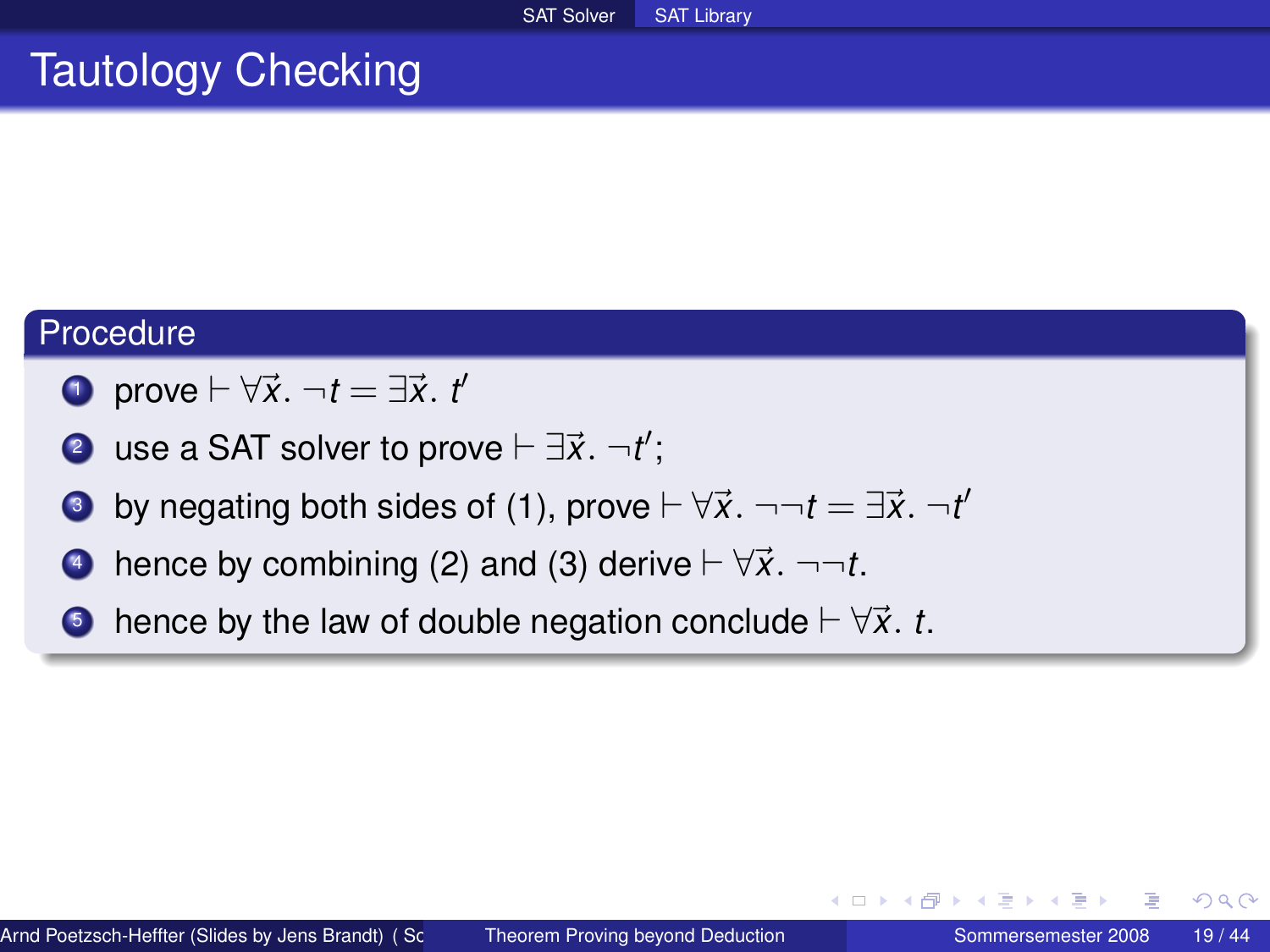# Tautology Checking

#### Example (Tautology Checking Code)

```
fun SAT_TAUT_CHECK sat_solver t =
 let val th1 = canonTools.CNF_CONV(mk_neg t)
    val th2 = satOracle sat_solver (rhs(concl th1))
    val th3 = AP TERM "$~" th1
    val th4 = EQ MP (SYM th3) th2
    val th5 = EQ_MP (SPEC t NOT_NOT) th4
in
 th5
end;
```
イロト イ母 トイヨ トイヨト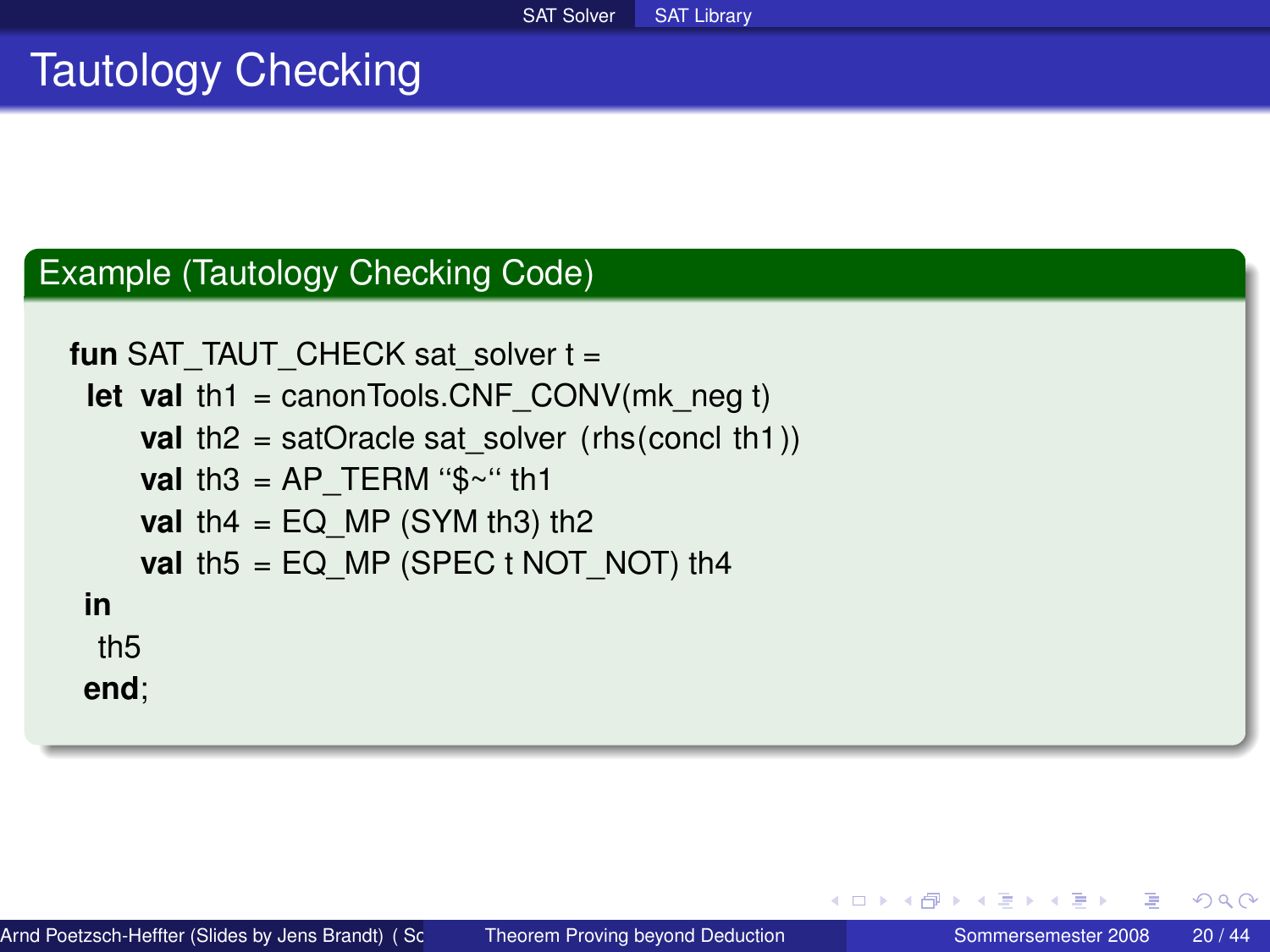## **Outline**









≣

<span id="page-20-0"></span> $299$ 

イロト (個) (注) (注)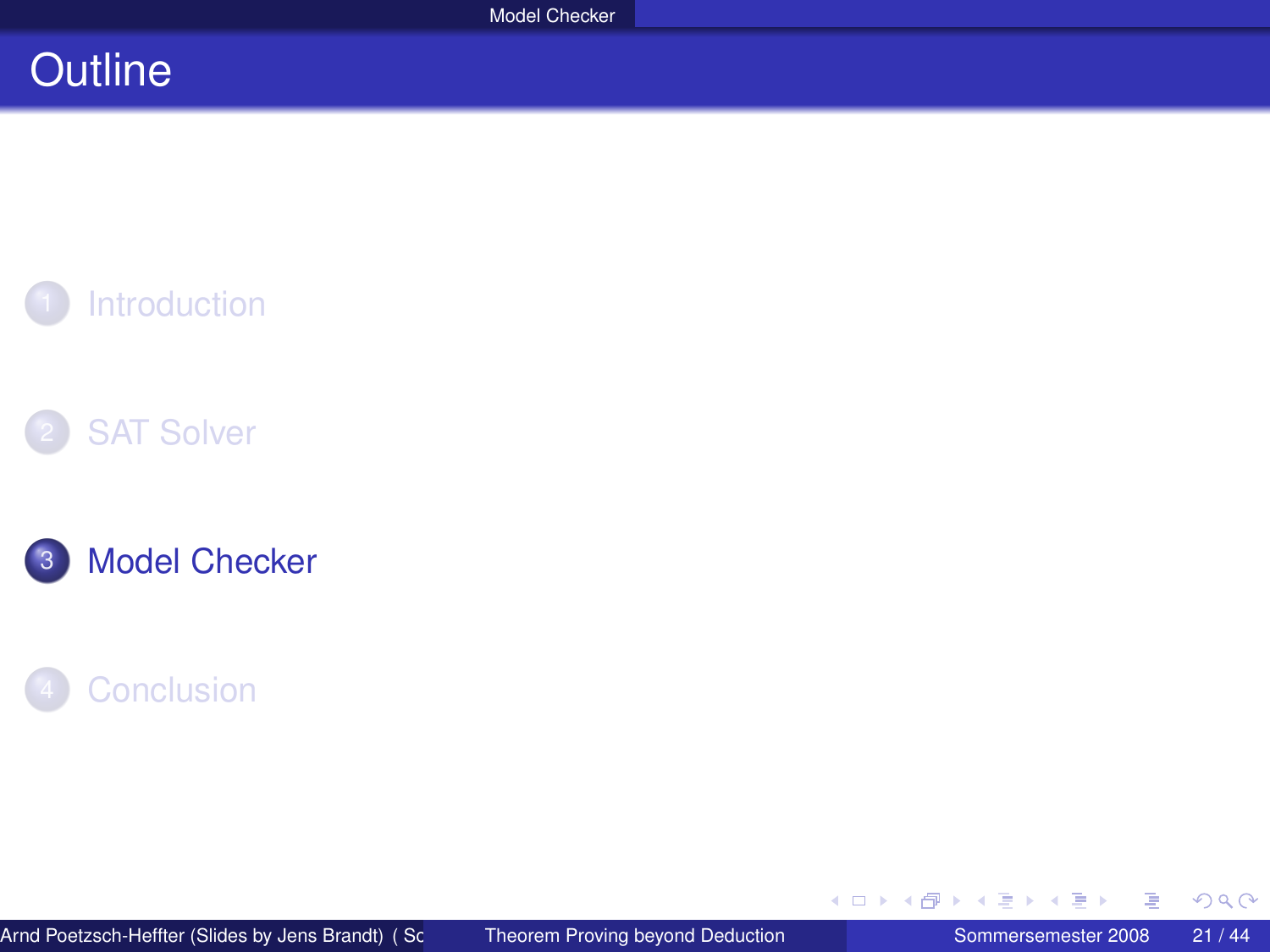# State Transition Systems in HOL

#### **States**

- set of states: type *states*
- set of initial states: predicate  $\mathscr B$ 
	- B : *states* → *bool*
	- $\mathscr{B}$  *s* means *s* is an initial state

#### **Transitions**

- **•** state transition relation:  $\mathscr{R}$ 
	- R : *states* ×*states* → *bool*
	- $\mathscr{R}(\bm{s}, \bm{s}')$  means  $\bm{s}'$  a successor to  $\bm{s}$

つくへ

∢ □ ▶ ∢ 何 ▶ ∢ ∃ ▶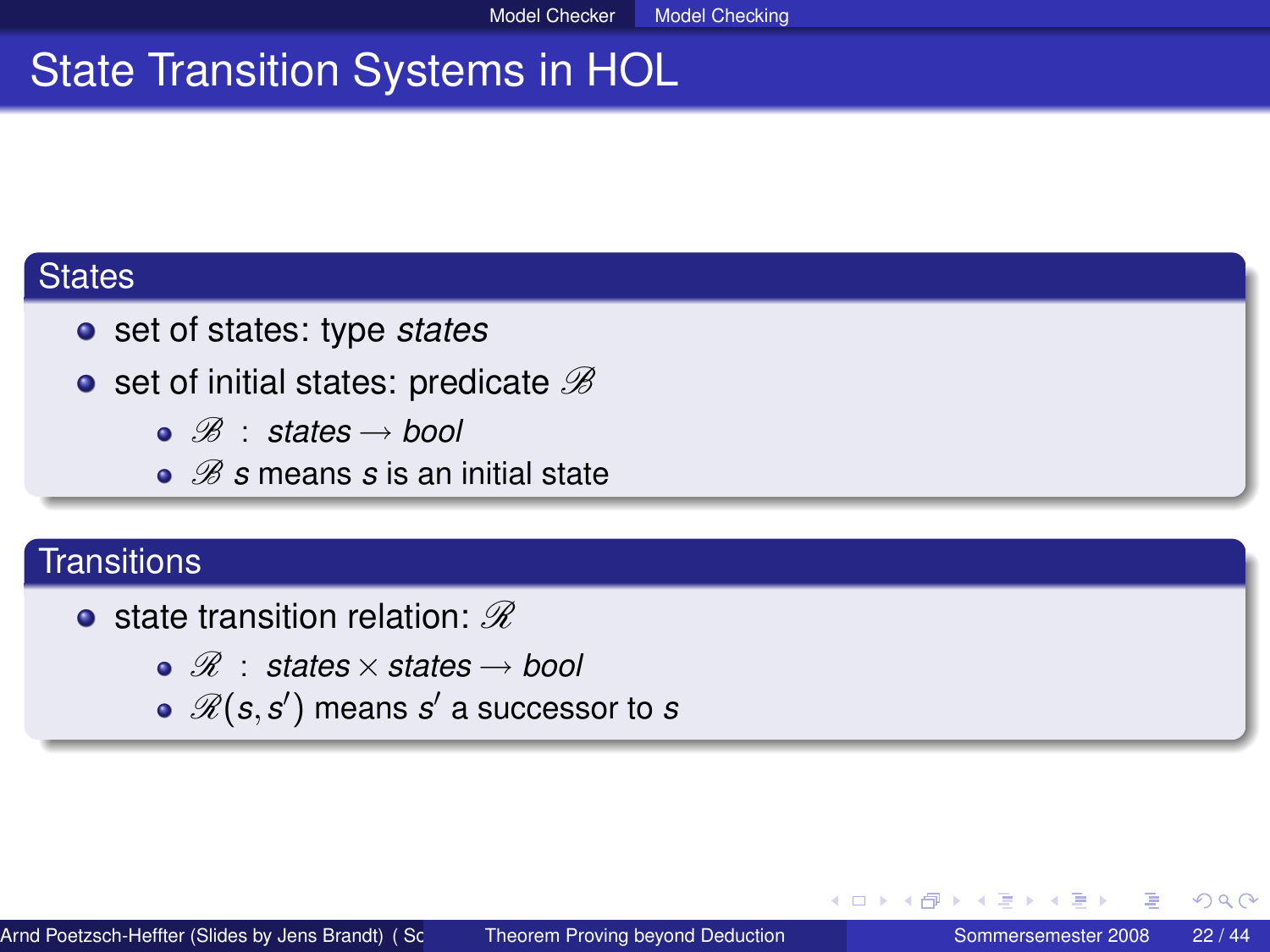### HOL Definitions

#### Reachable States

- **o** set of states reachable in at most *n* steps:
	- $\vdash$  ReachBy 0  $\mathscr{R}$   $\mathscr{B}$  s  $=\mathscr{B}$  s
	- $\vdash$  ReachBy  $(n+1) \mathcal{R} \mathcal{B} s =$  $\text{ReachBy } n \mathcal{R} \mathcal{B} \text{ s } \vee \exists u. \text{ReachBy } n \mathcal{R} \mathcal{B} u \wedge \mathcal{R}(u,s)$
- **o** set of reachable states:
	- $\vdash$  Reachable  $\mathscr{R}$   $\mathscr{B}$  *s*  $=$  ∃*n*. ReachBy *n*  $\mathscr{R}$   $\mathscr{B}$  *s*

### Checking Safety Properties

• check  $M \models P$  with the help of ∀*s*. (∃*n*. ReachBy *n* R B *s*) ⇒ *P s*

use BDDs: compute BDD and check result if the BDD of 'true'

∢ ロ ▶ ( 伊 ) 《 ヨ ) 〈 ヨ ) │ ヨ

 $QQ$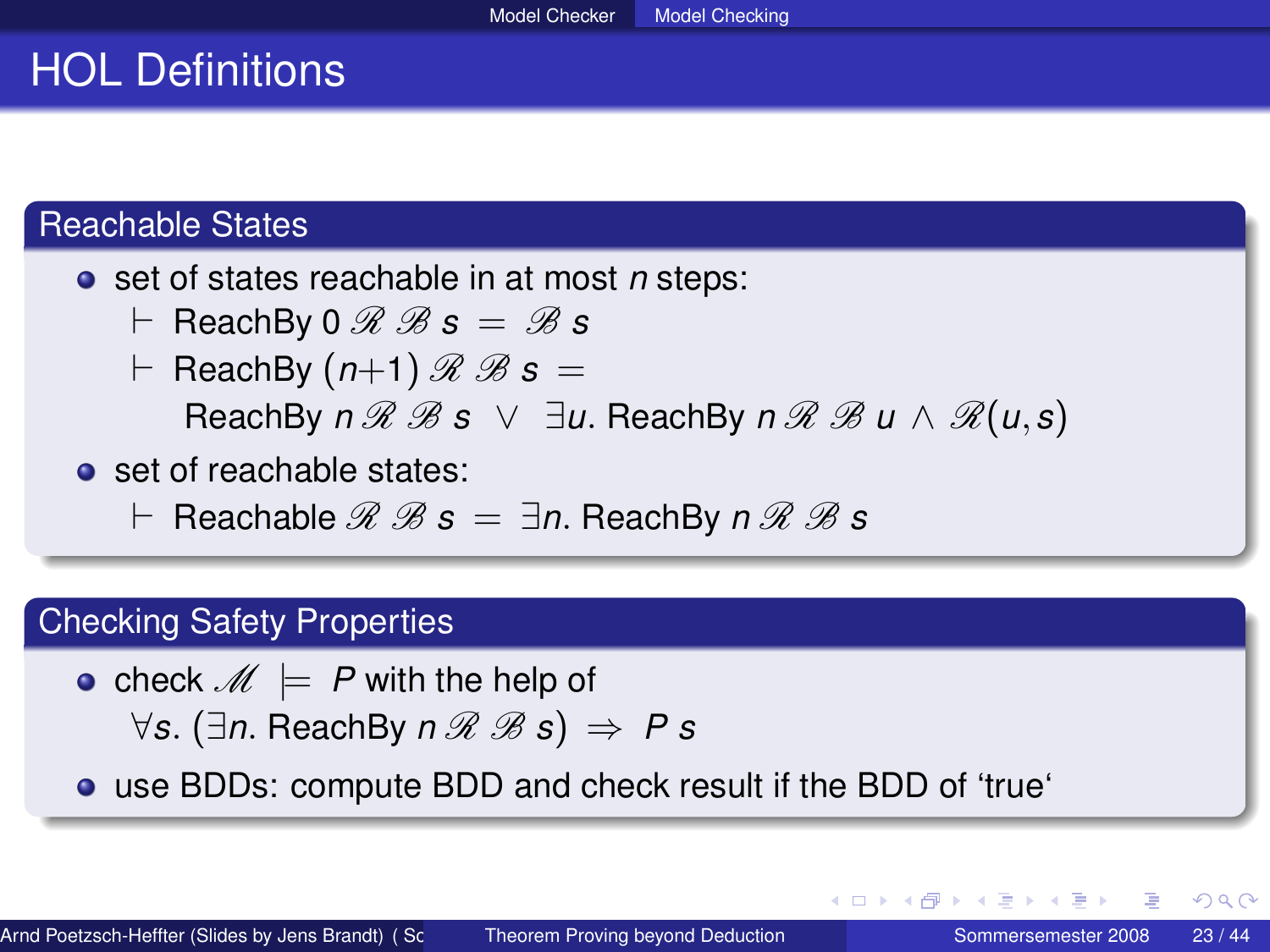# **Computing ReachBy**  $n\mathcal{R}$  *B* **s**

### Fixpoint Iteration

- **•**  $\forall$ *s*. (∃*n*. ReachBy  $n \mathcal{R} \mathcal{B}$ *s*)  $\Rightarrow$  P *s* is not a quantified boolean formula (QBF)
- Key property:
	- $\vdash$  (ReachBy  $n \mathcal{R} \mathcal{B} s =$  ReachBy  $(n+1) \mathcal{R} \mathcal{B} s$ )  $\Rightarrow$  $($ Reachable  $\mathcal{R}$   $\mathcal{B}$  s  $=$  ReachBy  $n \mathcal{R}$   $\mathcal{B}$  s)
- Compute Reachable  $\mathscr{R} \mathscr{B}$  *s* by iteratively computing: ReachBv 0  $\mathscr{R}$  *B* s ReachBy 1  $\mathscr{R}$   $\mathscr{B}$  s .

ReachBy  $n \mathcal{R} \mathcal{B}$  s ReachBy  $(n+1) \mathcal{R} \mathcal{B}$  s

. .

イロト イ母 トイヨ トイヨト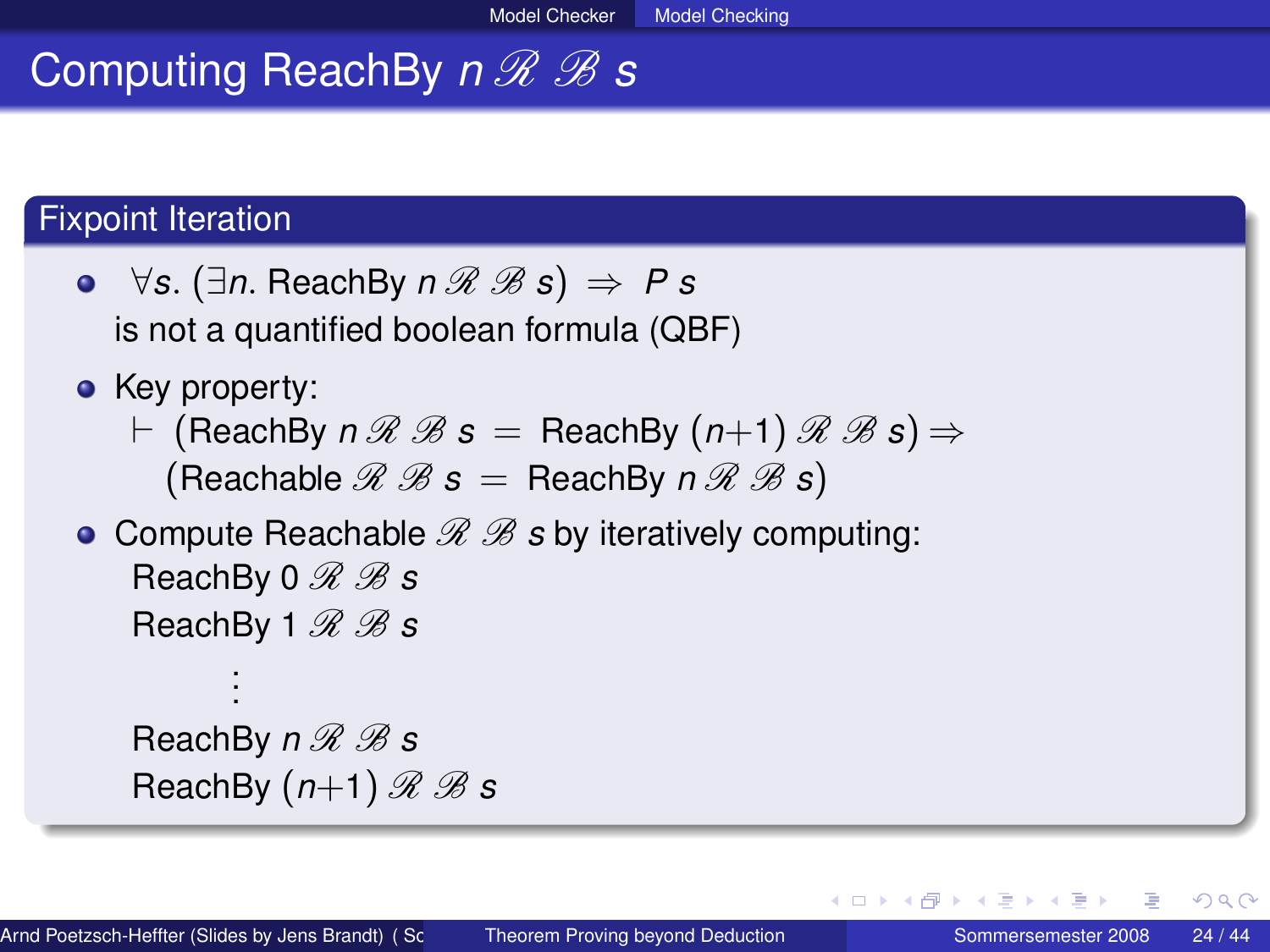### Binary Decision Diagrams

### Example (BDD for  $(a \wedge \overline{b}) \vee (\neg a \wedge \overline{c})$ )



∢ □ ▶ ∢ *□* 

 $\mathbf{F} = \mathbf{d}$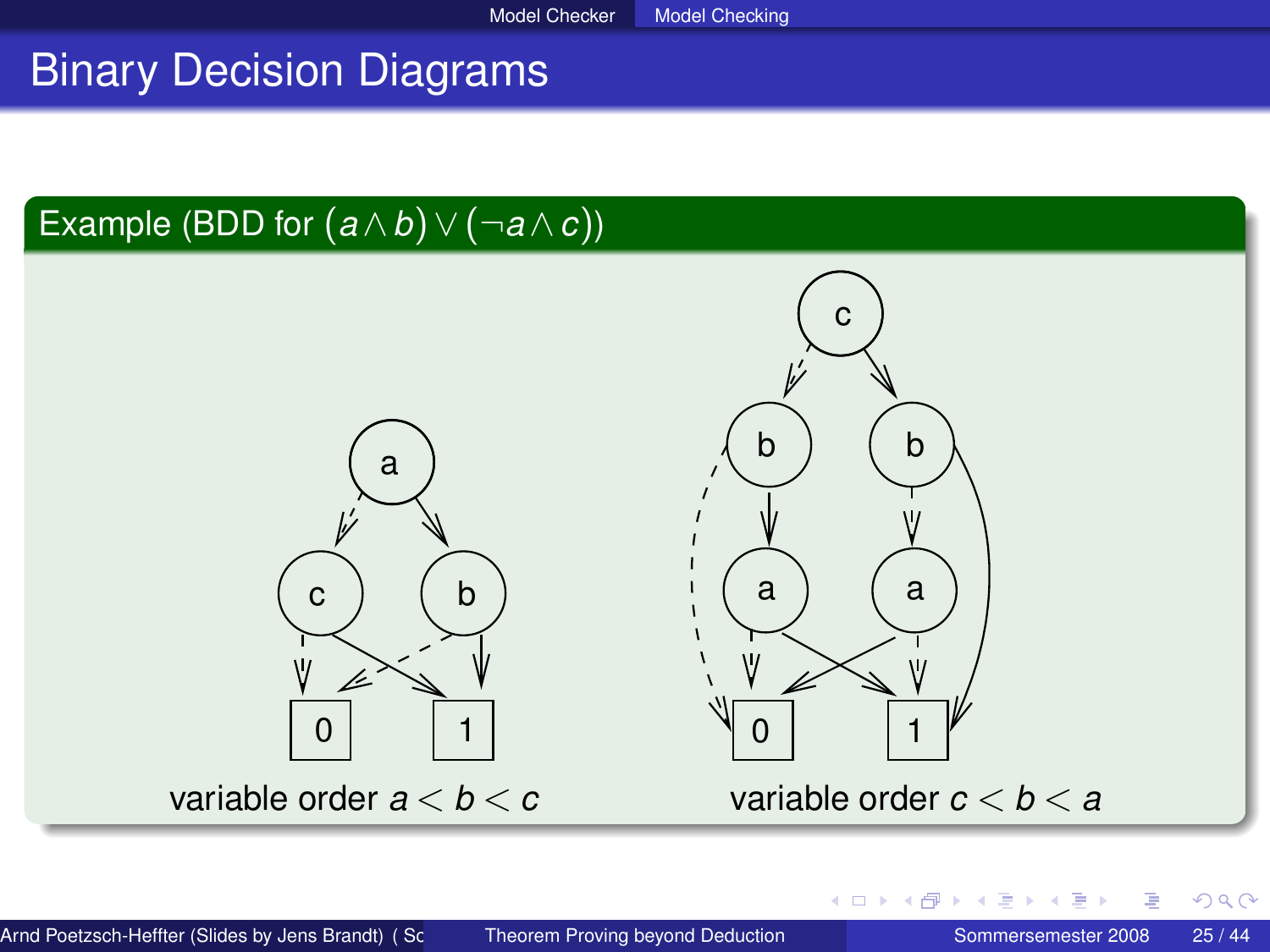# Applying the LCF Approach to BDD Calculation

### Consider Judgements (ρ,*t*,*b*)

**•** structure

- $\rho$  represents a variable order,
- *t* is a boolean term all of whose free variables are Boolean
- *b* is a BDD.
- such a judgement is valid  $(pt \mapsto b)$  if
	- $\bullet$  the BDD representing *t* with respect to  $\rho$
	- is *b*

### Analogy

- abstract type term bdd that models judgements
- higher level tools, such as model checkers, are programmed in ML as derived rules

 $2Q$ 

イロト イ押ト イヨト イヨトー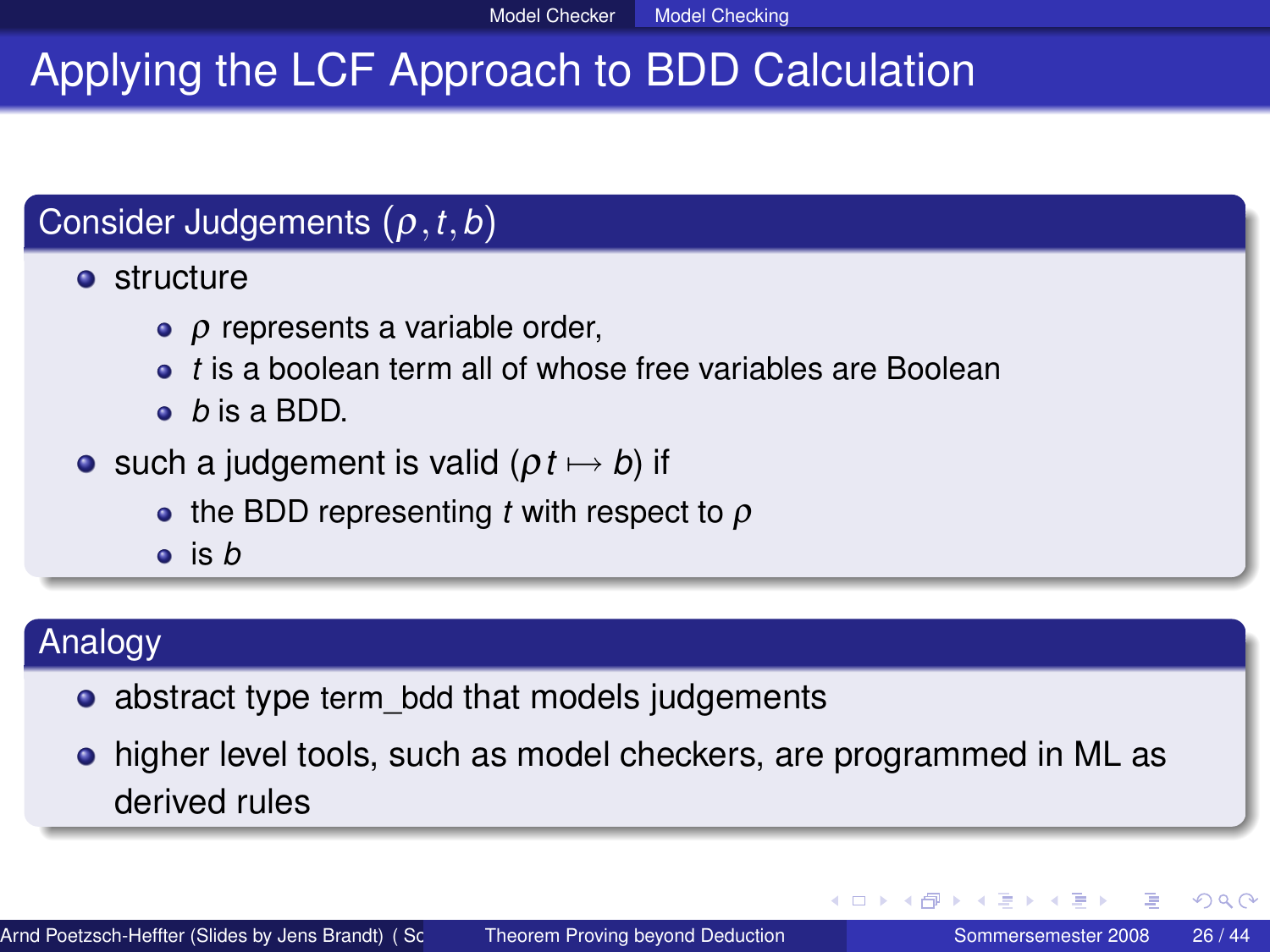### BDD Judgements

### **Example**

$$
\begin{array}{ccc}\n\begin{array}{ccc}\n\downarrow & \\
\downarrow & \\
\downarrow & \\
\hline\n\end{array}\n\end{array}
$$
\n
$$
\begin{array}{ccc}\n\downarrow & \\
\downarrow & \\
\downarrow & \\
\downarrow & \\
\hline\n\end{array}
$$
\n
$$
\begin{array}{ccc}\n\downarrow & \\
\downarrow & \\
\downarrow & \\
\hline\n\end{array}
$$
\n
$$
\begin{array}{ccc}\n\downarrow & \\
\downarrow & \\
\downarrow & \\
\hline\n\end{array}
$$
\n
$$
\begin{array}{ccc}\n\downarrow & \\
\downarrow & \\
\downarrow & \\
\hline\n\end{array}
$$
\n
$$
\begin{array}{ccc}\n\downarrow & \\
\downarrow & \\
\downarrow & \\
\hline\n\end{array}
$$
\n
$$
\begin{array}{ccc}\n\downarrow & \\
\downarrow & \\
\downarrow & \\
\hline\n\end{array}
$$
\n
$$
\begin{array}{ccc}\n\downarrow & \\
\downarrow & \\
\downarrow & \\
\hline\n\end{array}
$$
\n
$$
\begin{array}{ccc}\n\downarrow & \\
\downarrow & \\
\downarrow & \\
\hline\n\end{array}
$$
\n
$$
\begin{array}{ccc}\n\downarrow & \\
\downarrow & \\
\downarrow & \\
\hline\n\end{array}
$$
\n
$$
\begin{array}{ccc}\n\downarrow & \\
\downarrow & \\
\downarrow & \\
\hline\n\end{array}
$$
\n
$$
\begin{array}{ccc}\n\downarrow & \\
\downarrow & \\
\downarrow & \\
\hline\n\end{array}
$$
\n
$$
\begin{array}{ccc}\n\downarrow & \\
\downarrow & \\
\downarrow & \\
\hline\n\end{array}
$$
\n
$$
\begin{array}{ccc}\n\downarrow & \\
\downarrow & \\
\downarrow & \\
\hline\n\end{array}
$$
\n
$$
\begin{array}{ccc}\n\downarrow & \\
\downarrow & \\
\downarrow & \\
\downarrow & \\
\hline\n\end{array}
$$

E

 $2Q$ 

一 三

**K ロ ▶ K 伊 ▶ K ヨ ▶**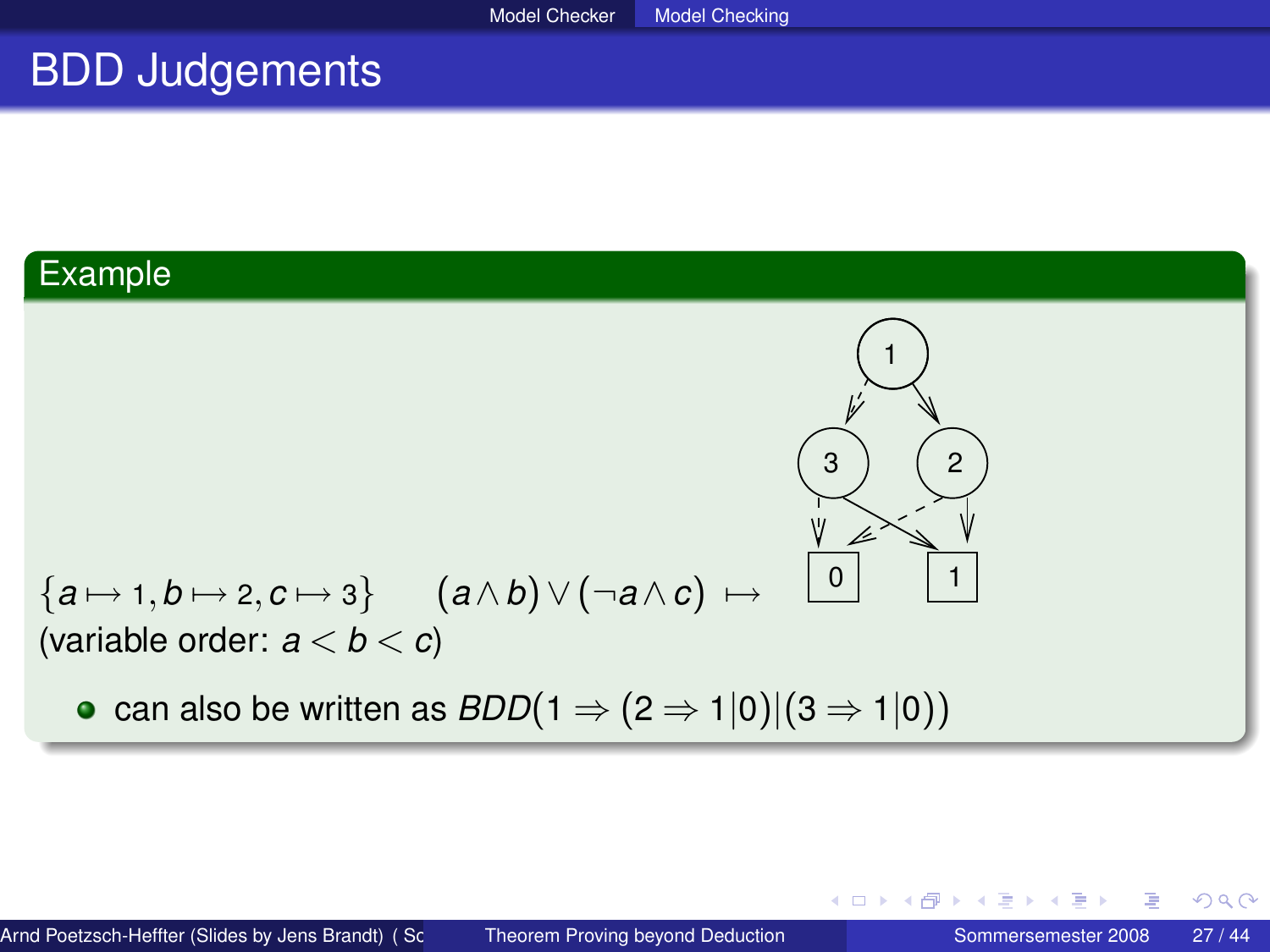# Implementation in HOL HolBddLib

### BDD Library

- An ML type *termbdd* to represent judgements  $\rho$  *t*  $\mapsto$  *b* 
	- analogous to LCF type *thm* representing logic theorems  $\vdash$  *t*
- ML functions corresponding to inference rules, for example:

| BddT         | :termbdd                                          |
|--------------|---------------------------------------------------|
| BddNot       | :termbdd $\rightarrow$ termbdd                    |
| BddAnd       | :termbdd $\times$ termbdd $\rightarrow$ termbdd   |
| BddEqualTest | :termbdd $\rightarrow$ termbdd $\rightarrow$ bool |
| BddEqMpSYM   | :thm $\rightarrow$ termbdd $\rightarrow$ termbdd  |
| BddThmOracle | :termbdd $\rightarrow$ thm                        |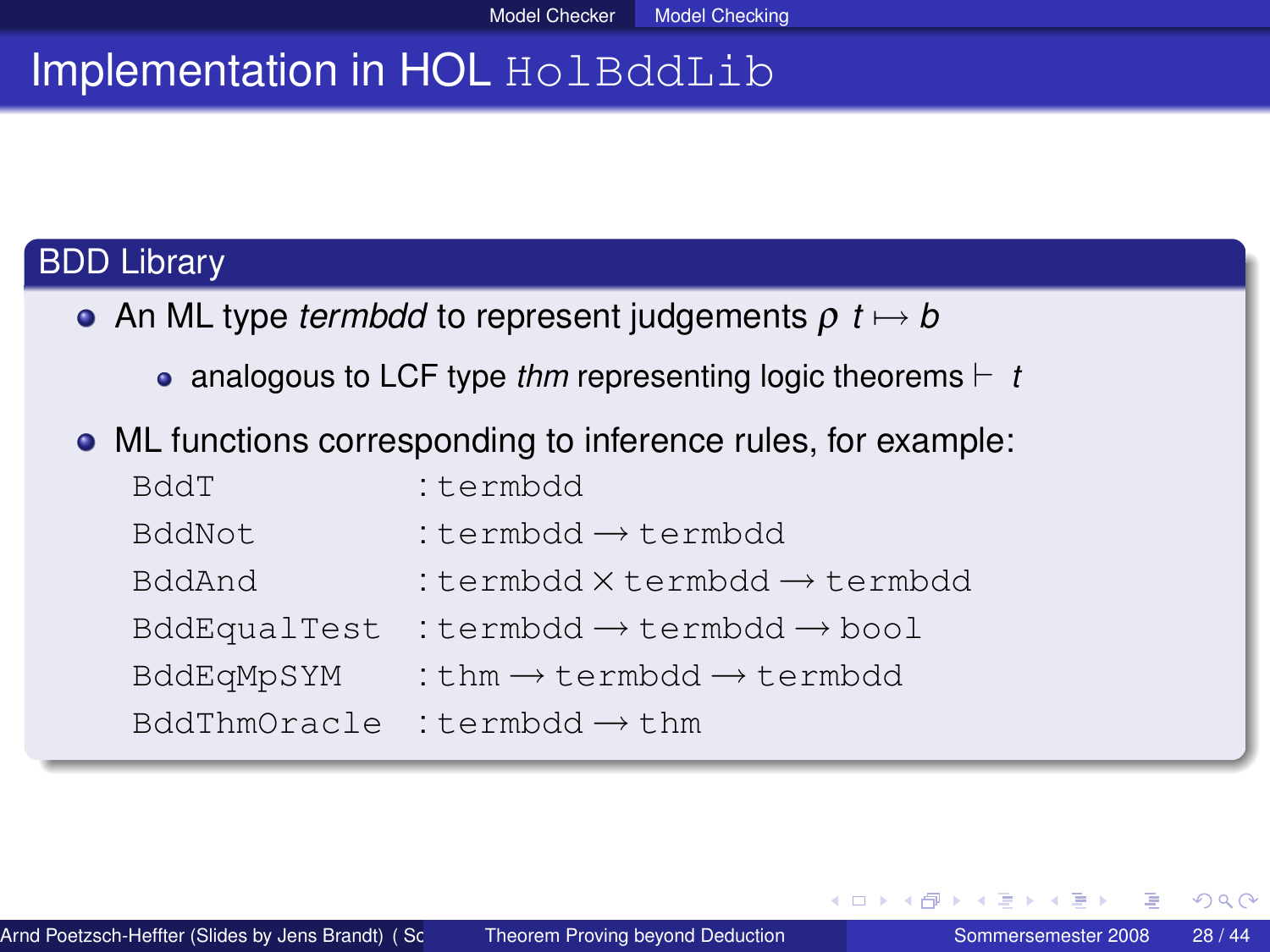# Reasoning about BDD Representations of Terms

#### BDD Derivation

- **e**  $\rho$  *t*  $\mapsto$  *b* means term *t* is represented by BDD *b* w.r.t.  $\rho$
- $\bullet$  let  $\rho$  be a map from variables to ordered BDD variable nodes

T ρ T 7→ *BDD*(1) F ρ F 7→ *BDD*(0) VAR ρ(*v*) = *n* ρ *v* 7→ *BDD*(*n* ⇒ 1|0) AND ρ *t*<sup>1</sup> 7→ *b*<sup>1</sup> ρ *t*<sup>2</sup> 7→ *b*<sup>2</sup> ρ *t*<sup>1</sup> ∧*t*<sup>2</sup> 7→ *b*<sup>1</sup> AND *b*<sup>2</sup> EQ ρ *t*<sup>1</sup> 7→ *b*<sup>1</sup> ρ *t*<sup>2</sup> 7→ *b*<sup>2</sup> ρ *t*<sup>1</sup> = *t*<sup>2</sup> 7→ *b*<sup>1</sup> EQ *b*<sup>2</sup> IMP ρ *t*<sup>1</sup> 7→ *b*<sup>1</sup> ρ *t*<sup>2</sup> 7→ *b*<sup>2</sup> ρ *t*<sup>1</sup> ⇒ *t*<sup>2</sup> 7→ *b*<sup>1</sup> IMP *b*<sup>2</sup> EXISTS ρ *t* 7→ *b* ρ *u* 7→ *n* ρ ∃*u*. *t* 7→ EXISTS *n b* THM ρ *t* 7→ *BDD*(1) ` *t* SUB ρ *t*<sup>1</sup> 7→ *b* ` *t*<sup>1</sup> = *t*<sup>2</sup> ρ *t*<sup>2</sup> 7→ *b*

つへへ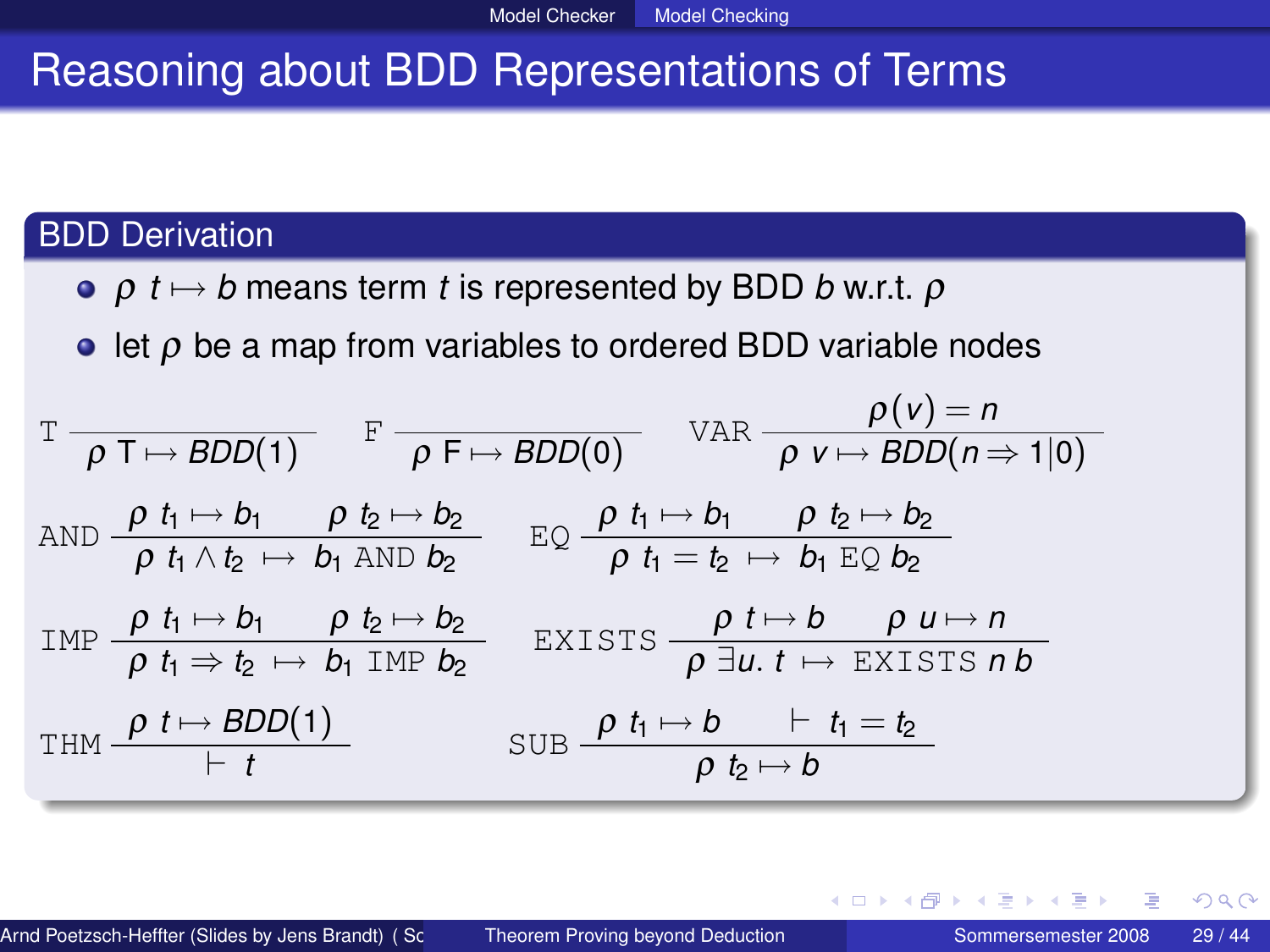# Combining BDD Calculation and Deduction

### Calculation and Deduction

- **•** If  $t_1$  a QBF then  $\rho$   $t_1 \mapsto b$  by BDD evaluation
	- logically use rules T, F, VAR, AND, EQ, IMP, EXISTS, ...
	- implement efficiently
- $\bullet$  Use theorem proving to prove  $\vdash$  *t<sub>2</sub>*
- **Combine using bridging rules THM and SUB**
- **THM is the only rule that creates theorems**

つくい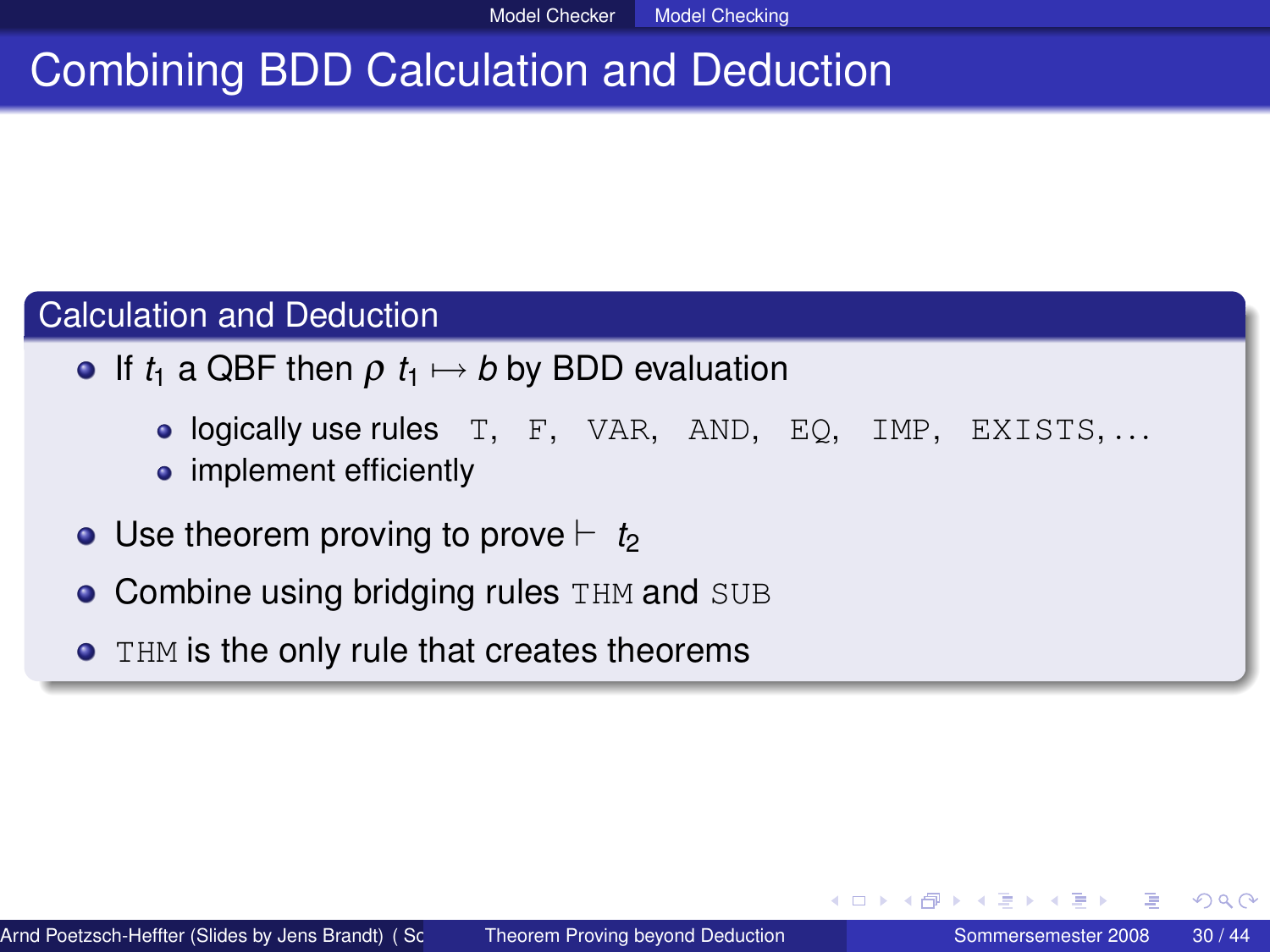# Example Deduction using BDDs

#### Example

Define  $\mathscr{S}_n(s)$  = ReachBy *n*  $\Re \mathscr{B} s$ . ...  $\rho \mathcal{S}_{20}(s) \mapsto b_{20}$  BDD evaluation  $\rho \mathcal{S}_{21}(s) \mapsto b_{21}$  BDD evaluation  $\rho$  ( $\mathscr{S}_{20}(s) = \mathscr{S}_{21}(s) \rightarrow b_{20} \to 0_{21}$  EQ<br>  $\vdash \mathscr{S}_{20}(s) = \mathscr{S}_{21}(s)$  TH THM assuming  $b_{20}$  EQ  $b_{21}$  is  $\vdash (\mathscr{S}_{20}(s) = \mathscr{S}_{21}(s)) \Rightarrow (\exists n. \mathscr{S}_{n}(s)) = \mathscr{S}_{20}(s)$  Instance of lemma  $\vdash$  ( $\exists n$ .  $\mathscr{S}_n(s)$ ) =  $\mathscr{S}_{20}(s)$  Modus Ponens and lemma  $\rho$  ( $\exists n$ ,  $\mathscr{S}_n(s)$ )  $\mapsto$  *b*<sub>20</sub> SUB  $\rho P(s) \mapsto b_P$  **BDD** evaluation  $\rho$  ( $\exists n$ ,  $\mathscr{S}_p(s)$ )  $\Rightarrow$   $P(s) \mapsto b_{20}$  IMP  $b_p$  IMP  $\vdash$  ( $\exists n$ .  $\mathscr{S}_n(s)$ )  $\Rightarrow$  *P*(*s*) The state THM assuming *b*<sub>20</sub> IMP *b<sub>P</sub>* is

Arnd Poetzsch-Heffter (Slides by Jens Brandt) ( Sc State Theorem Proving beyond Deduction Sommersemester 2008 31 / 44

∢ ロ ▶ ( 伊 ) 《 ヨ ) 〈 ヨ ) │ ヨ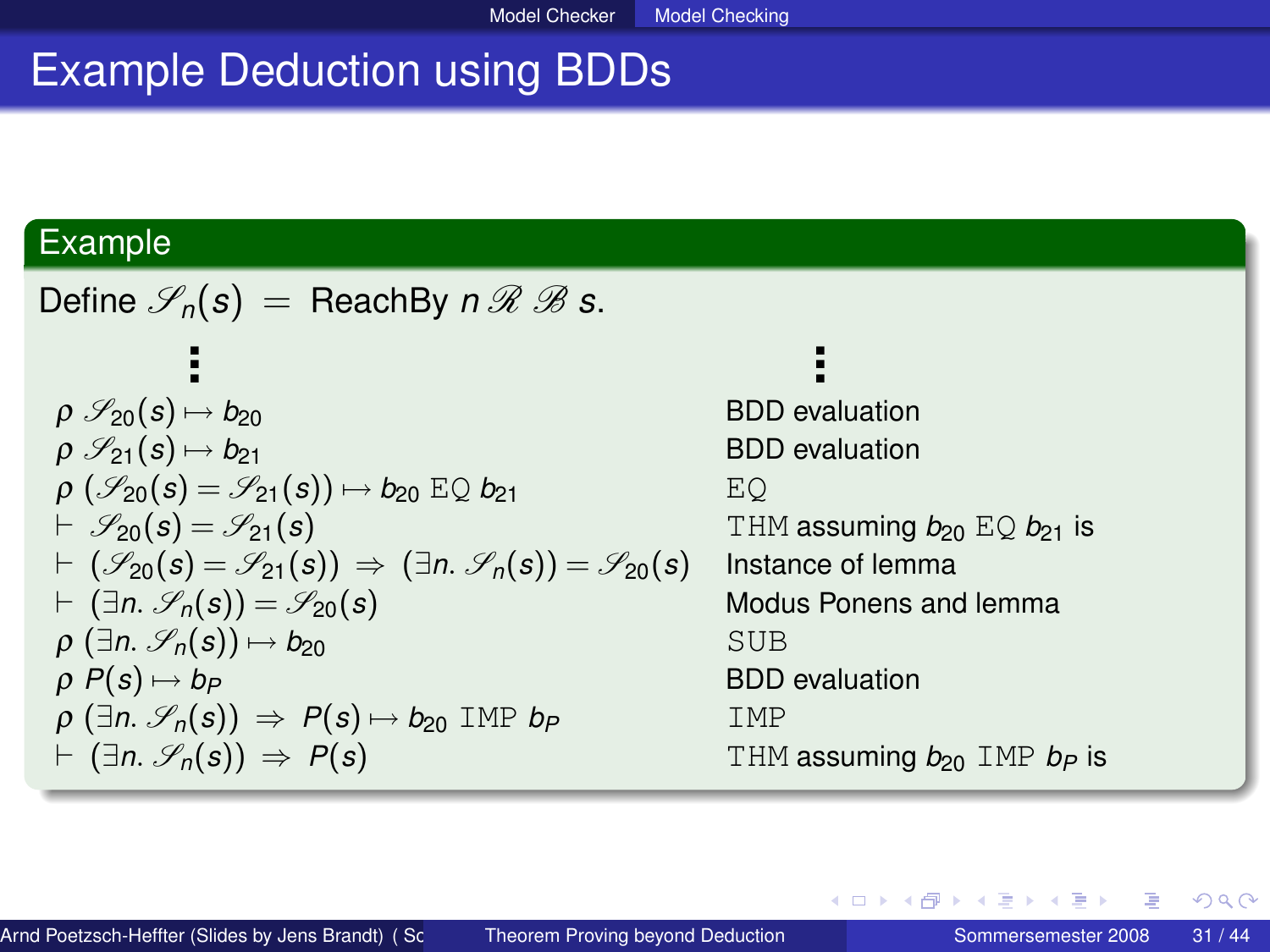# Example: Check AG P holds of model M

### Example

$$
\mathcal{M} \models \text{AG } P
$$
\n
$$
\forall \sigma. \mathcal{M} \sigma \Rightarrow \text{AG } P \sigma
$$
\n
$$
\forall \sigma. (\mathcal{B}(\sigma 0) \land \forall n. \mathcal{R}(\sigma n, \sigma(n+1))) \Rightarrow \forall n. P(\sigma n)
$$
\n
$$
\forall s \text{ n.} \text{ReachBy } n \mathcal{R} \mathcal{B} s \Rightarrow P s
$$
\n
$$
\forall s. (\exists n. \text{ReachBy } n \mathcal{R} \mathcal{B} s) \Rightarrow P s
$$
\n
$$
\Box
$$
\n
$$
\Box
$$
\n
$$
\Box
$$
\n
$$
\Box
$$
\n
$$
\Box
$$
\n
$$
\Box
$$
\n
$$
\Box
$$
\n
$$
\Box
$$
\n
$$
\Box
$$
\n
$$
\Box
$$
\n
$$
\Box
$$

4 0 8  $\mathcal{A}$ 同 医尿道尿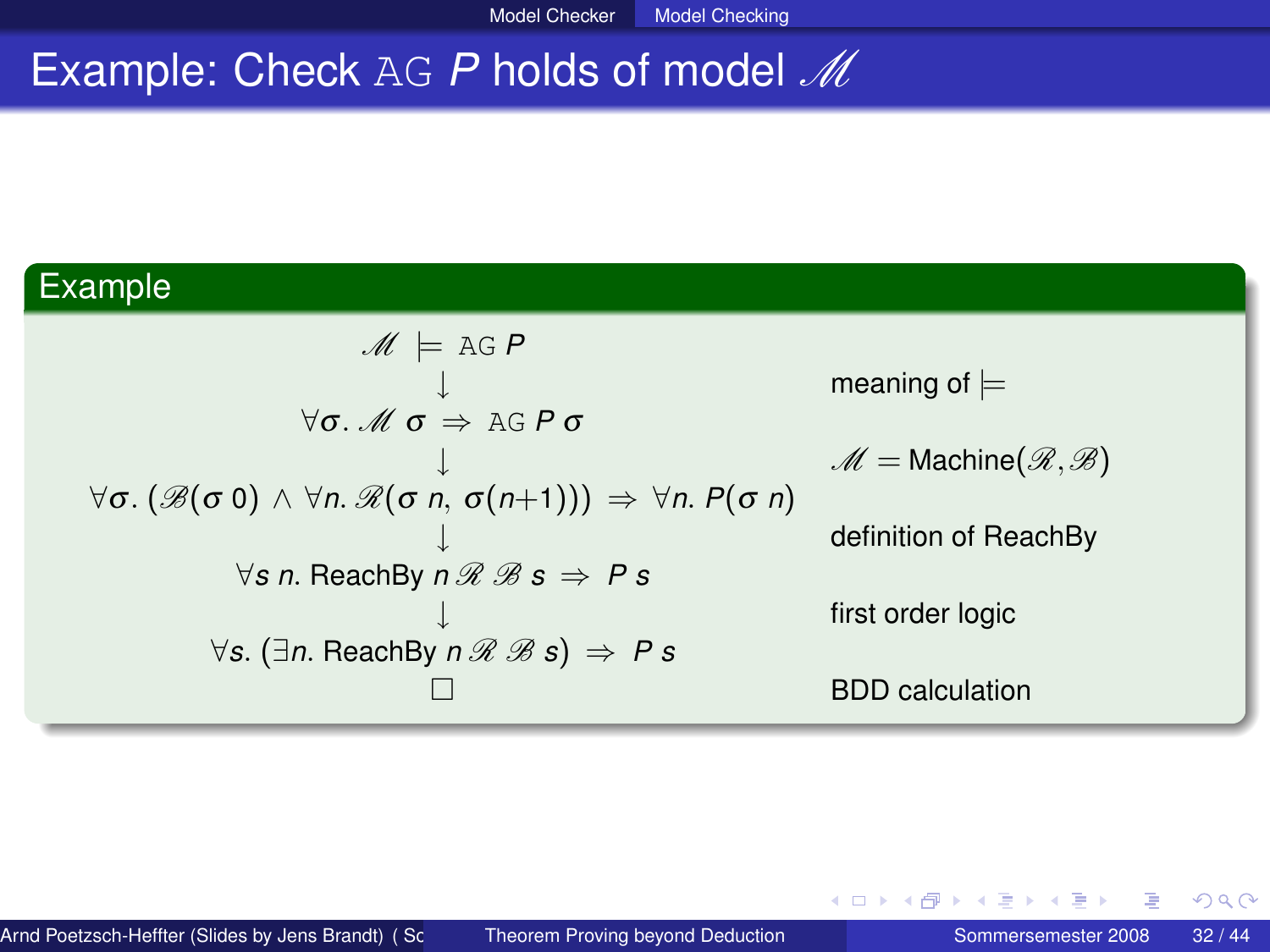### **Properties**

- Reachable  $\mathscr{R} \mathscr{B} s \Rightarrow \mathscr{Q} s$  means  $\mathscr{Q}$  true in all reachable states
- Might want to verify other properties, e.g.
	- *DeviceEnabled* is always true somewhere along every path starting anywhere (i.e. infinitely often along every path)
	- From any state it is possible to get to a state for which *Restart* holds
	- Q is true on all paths sometime between *i* units of time later and *j* units of time later.
- CTL is a logic for expressing such properties
- Exist efficient algorithms for checking them
- Model checking:
	- check property in a model
	- Emerson & Clarke, early 1980s
	- starting to be used in industry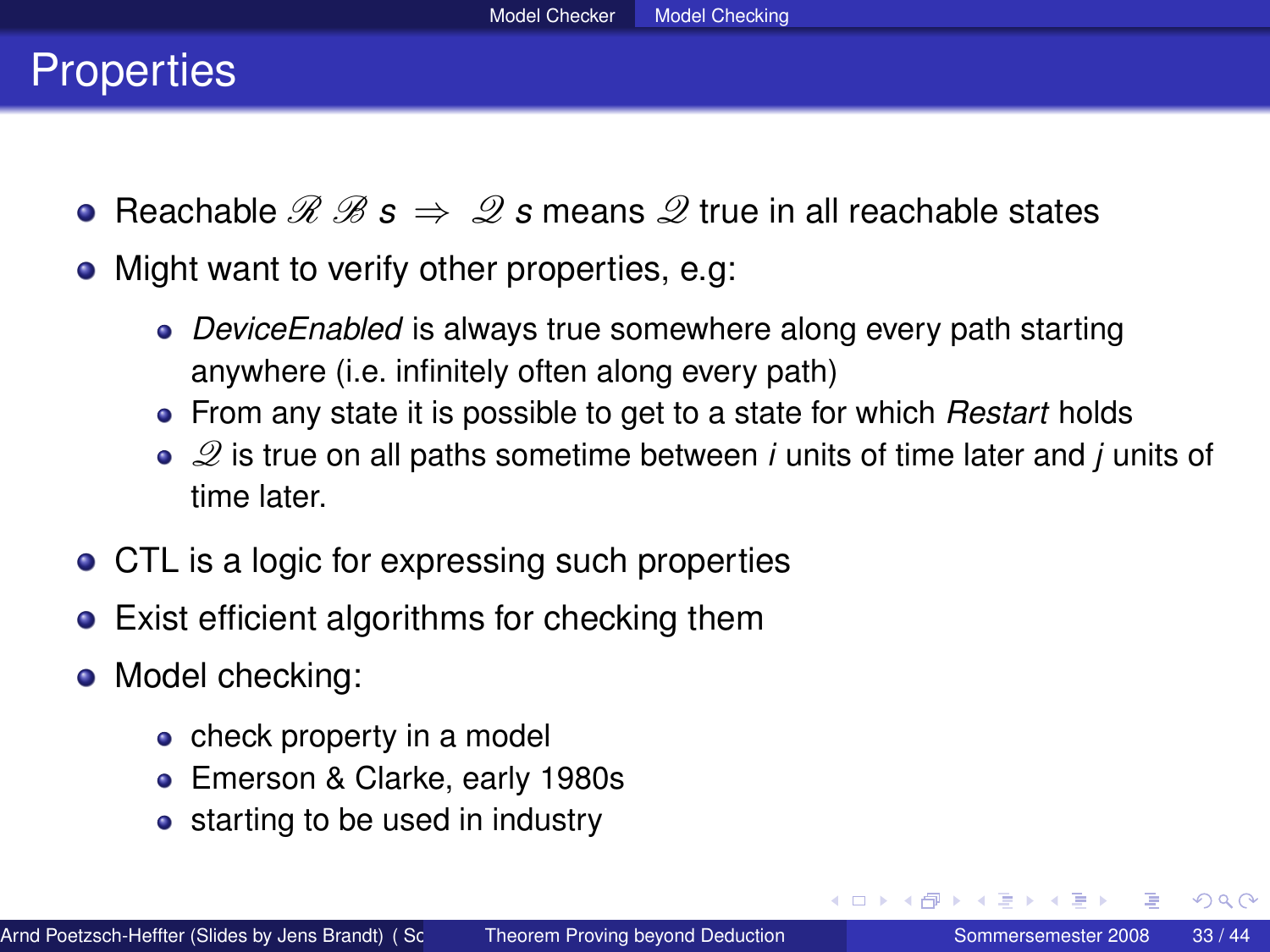## Computation Tree Logic (CTL)

#### Syntax of CTL Well-Formed Formulae

| wff $:= P$ |                                                 | (Atomic formula)          |
|------------|-------------------------------------------------|---------------------------|
|            | $\neg$ wff                                      | (Negation)                |
|            | wff <sub>1</sub> $\wedge$ wff <sub>2</sub>      | (Conjunction)             |
|            | wff <sub>1</sub> $\vee$ wff <sub>2</sub>        | (Disjunction)             |
|            | wff <sub>1</sub> $\rightarrow$ wff <sub>2</sub> | (Implication)             |
|            | <b>AX</b> wff                                   | (All successors)          |
|            | <b>EX</b> wff                                   | (Some successors)         |
|            | $\mathbf{A}[wff_1 \mathbf{U} wff_2]$            | (Until – along all paths) |
|            | $E[wtf_1 \mathbf{U} wtf_2]$                     | (Until – along some path) |

### Branching Time Logic

- property Φ hold along all paths: *A*Φ
- property Φ holds along some paths: *E*Φ

 $290$ 

イロト (個) イヨンイ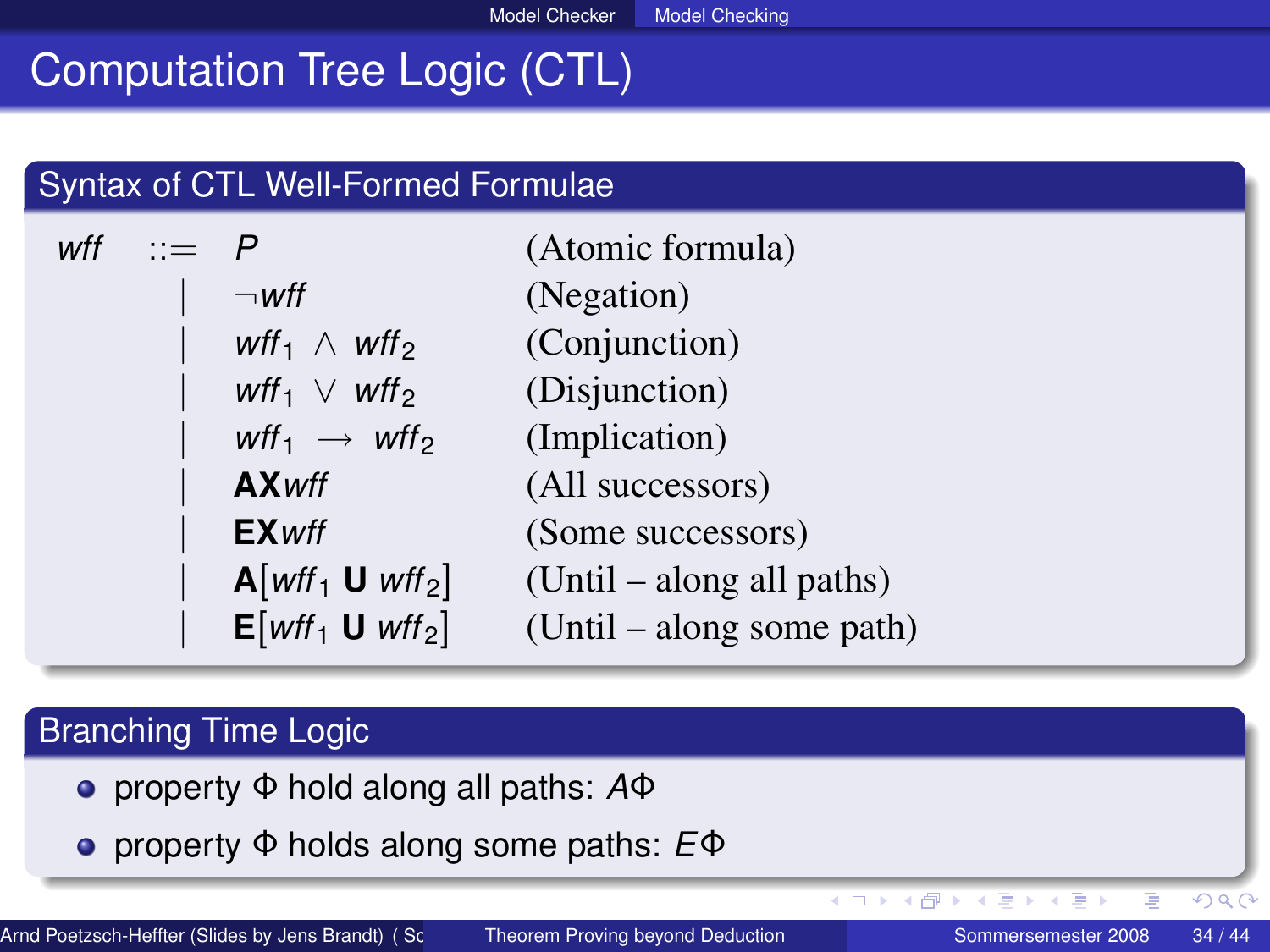

#### Paths

- Let  $\mathscr R$  have type  $\alpha \times \alpha \rightarrow \textit{bool}$ 
	- $\alpha$  ranges (intuitively) over states
- **•** An  $\mathscr{R}$ -path is a function  $\sigma$  :  $num \rightarrow \alpha$  such that:  $\forall t$ .  $\mathscr{R}(\sigma(t), \sigma(t+1))$
- **•** *PATH*( $\mathcal{R}, s$ ) $\sigma$  means  $\sigma$  is an  $\mathcal{R}$ -path from *s PATH*( $\mathcal{R}, s$ ) $\sigma = (\sigma(0)=s) \land \forall t$ .  $\mathcal{R}(\sigma(t), \sigma(t+1))$

イロト イ母 トイヨ トイヨト

 $QQ$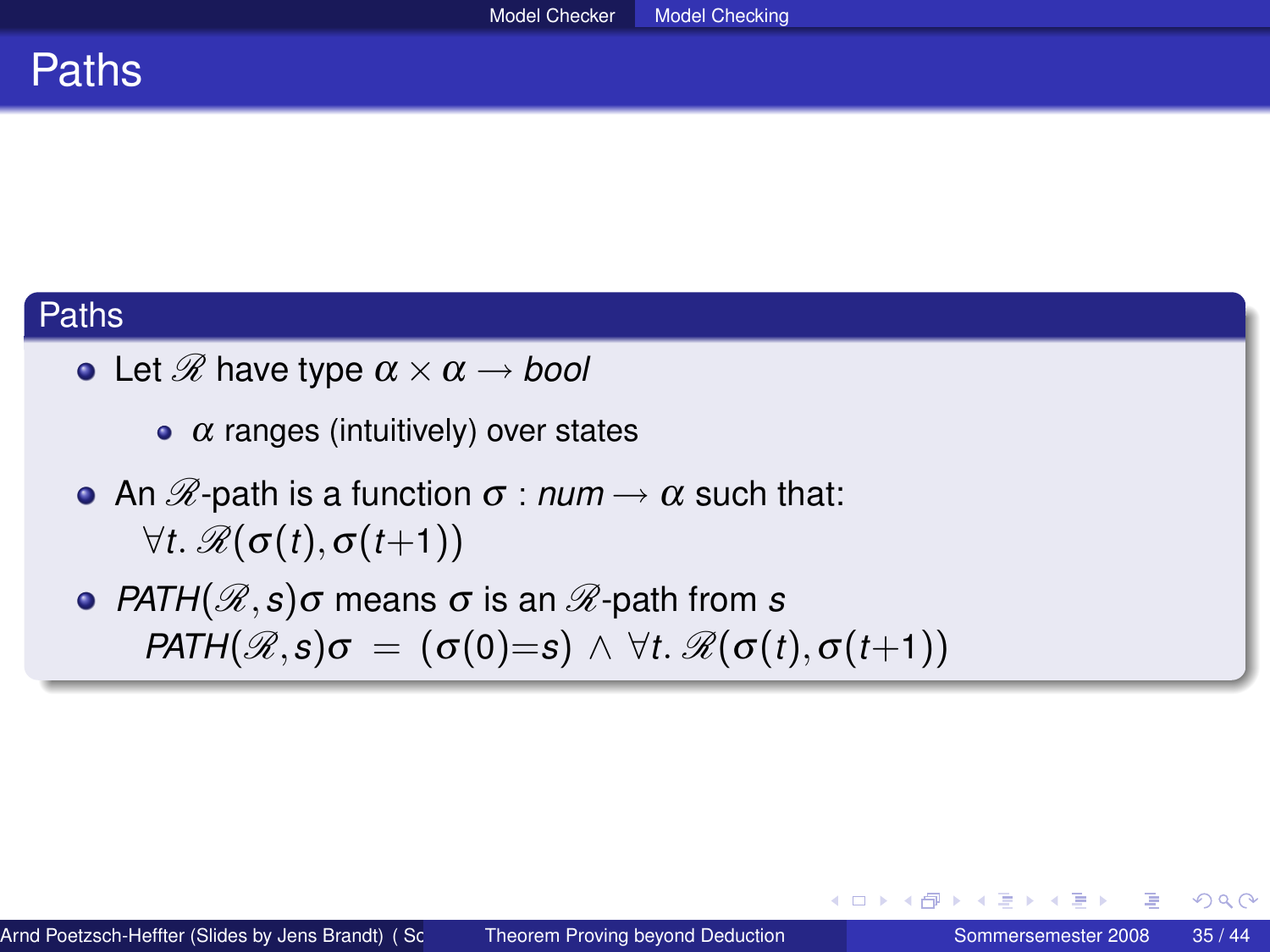# Semantic Embedding of CTL in HOL

• Define:  
\n
$$
Action(p) = \lambda(\mathcal{R}, s) \cdot p(s)
$$
\n
$$
\neg P = \lambda(\mathcal{R}, s) \cdot \neg(P(\mathcal{R}, s))
$$
\n
$$
P \land Q = \lambda(\mathcal{R}, s) \cdot P(\mathcal{R}, s) \land Q(\mathcal{R}, s)
$$
\n
$$
P \lor Q = \lambda(\mathcal{R}, s) \cdot P(\mathcal{R}, s) \lor Q(\mathcal{R}, s)
$$
\n
$$
P \rightarrow Q = \lambda(\mathcal{R}, s) \cdot P(\mathcal{R}, s) \Rightarrow Q(\mathcal{R}, s)
$$
\n
$$
AXP = \lambda(\mathcal{R}, s) \cdot \forall s' \cdot \mathcal{R}(s, s') \Rightarrow P(\mathcal{R}, s')
$$
\n
$$
EXP = \lambda(\mathcal{R}, s) \cdot \exists s' \cdot \mathcal{R}(s, s') \land P(\mathcal{R}, s')
$$
\n
$$
A[P \cup Q] = \lambda(\mathcal{R}, s)
$$
\n
$$
\Rightarrow \exists i. Q(\mathcal{R}, \sigma(i)) \land \forall j. j < i \Rightarrow P(\mathcal{R}, \sigma(j))
$$
\n
$$
\Rightarrow \exists i. Q(\mathcal{R}, \sigma(i)) \land \forall j. j < i \Rightarrow P(\mathcal{R}, \sigma(j))
$$
\n
$$
\Rightarrow \exists i. Q(\mathcal{R}, \sigma(i)) \land \forall j. j < i \Rightarrow P(\mathcal{R}, \sigma(j))
$$
\n
$$
\Rightarrow \exists i. Q(\mathcal{R}, \sigma(i)) \land \forall j. j < i \Rightarrow P(\mathcal{R}, \sigma(j))
$$

4 0 8 4 有  $\mathbf{F} = \mathbf{A}$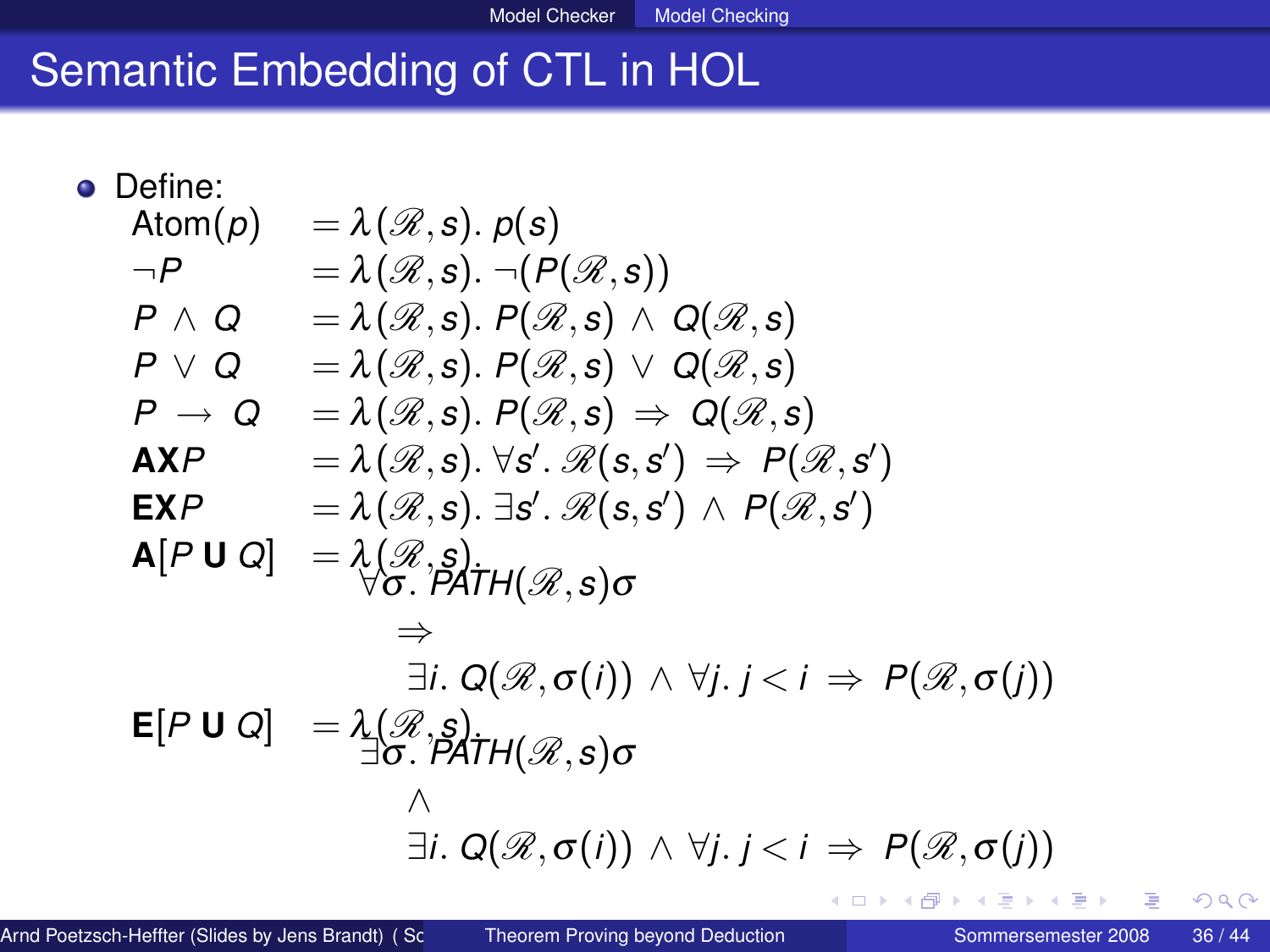### Additional Operators

Example: **AF***P* = **A**[T **U** *P*]

### **• AF***P* is true if *P* holds somewhere along every  $\mathscr{R}$ -path

- i.e. *P* is *inevitable*
- **o** Derivation is easy

# **AF***P*  $=$  **A** $[T$  **U**  $P$ <sup>1</sup> = λ(R,*s*). ∀σ. *PATH*(R,*s*)σ ⇒ ∃*i*. *P*(R,σ(*i*)) ∧ ∀*j*. *j* < *i* ⇒ T(R,σ(*j*)) = λ(R,*s*). ∀σ. *PATH*(R,*s*)σ ⇒ ∃*i*. *P*(R,σ(*i*))

∢ ロ ▶ ∢ 御 ▶ ∢ 唐 ▶ ∢ 唐 ▶ │ 唐

 $QQ$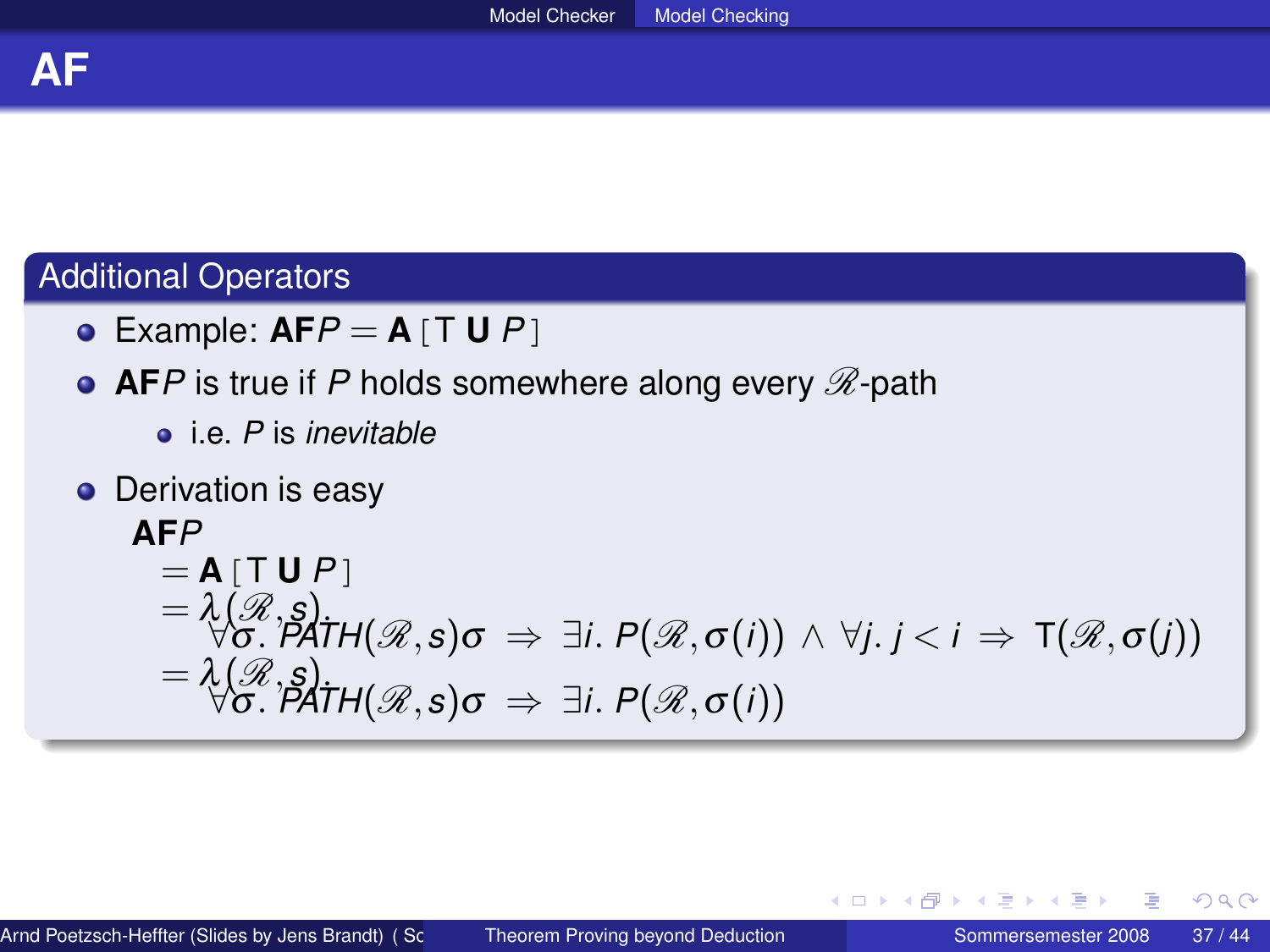# Example CTL Formulas

**EF**(*Started* ∧ ¬*Ready*)

It is possible to get to a state where *Started* holds but *Ready* does not hold.

 $AG(Reg \rightarrow AFack)$ 

If a request *Req* occurs, then it will eventually be acknowledged by *Ack*.

### **AG**(**AF***DeviceEnabled*)

*DeviceEnabled* is always true somewhere along every path starting anywhere: i.e. *DeviceEnabled* holds infinitely often along every path.

### **AG**(**EF***Restart*)

From any state it is possible to get to a state for which *Restart* holds.

 $2Q$ 

イロト イ部 トイモ トイモト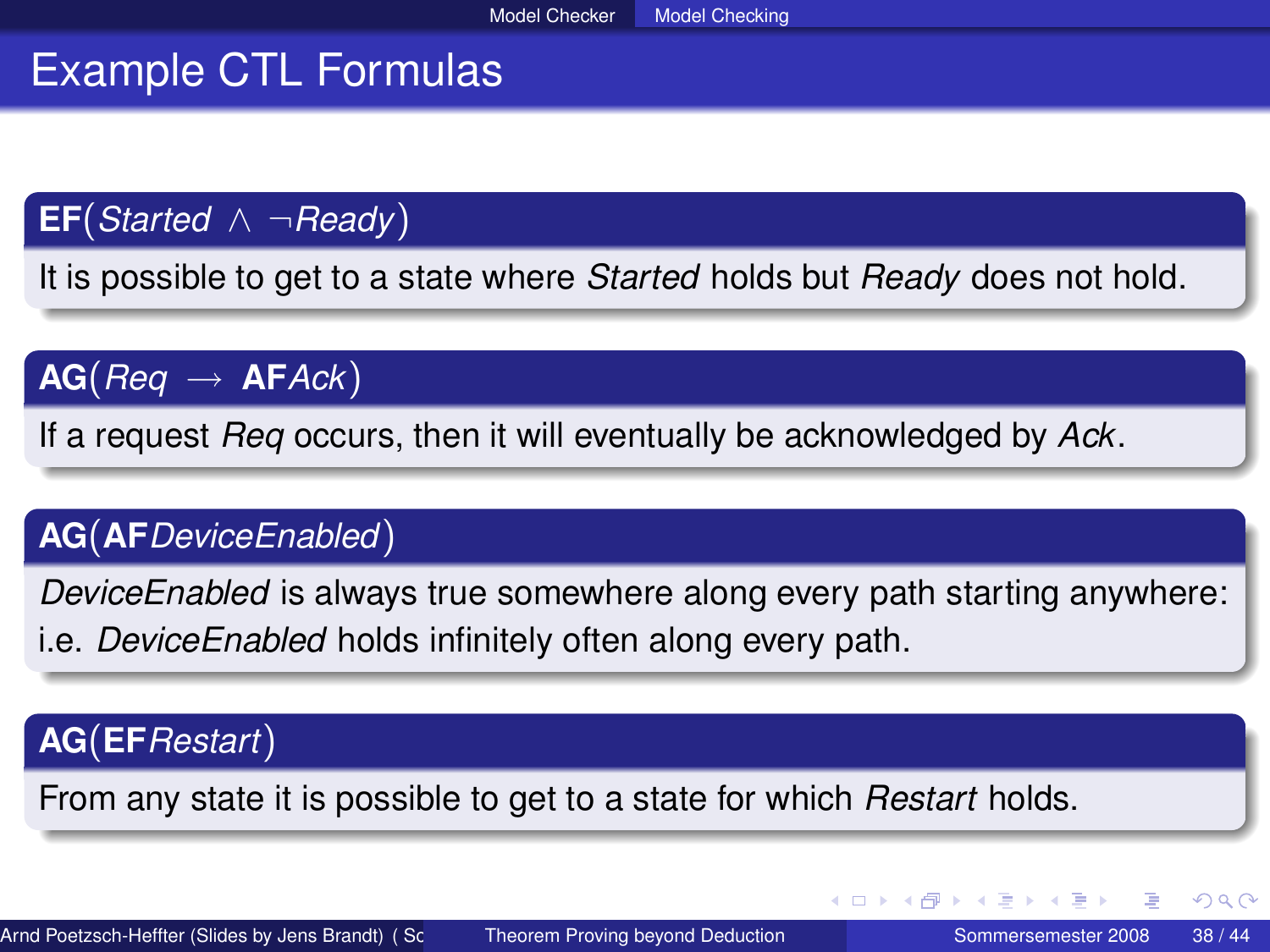# Verification and Counterexamples

### Typical Safety Question

- $\bullet$  is  $\mathscr{Q}$  true in all reachable states?
- **•** i.e. is Reachable  $\mathcal{R} \mathcal{B} s \Rightarrow \mathcal{Q} s$  true?

### **Computation**

- **○** Compute BDD of Reachable  $\mathcal{R} \mathcal{B}$  **s**  $\Rightarrow \mathcal{Q}$  **s**
- **•** if answer *false*: can get counterexample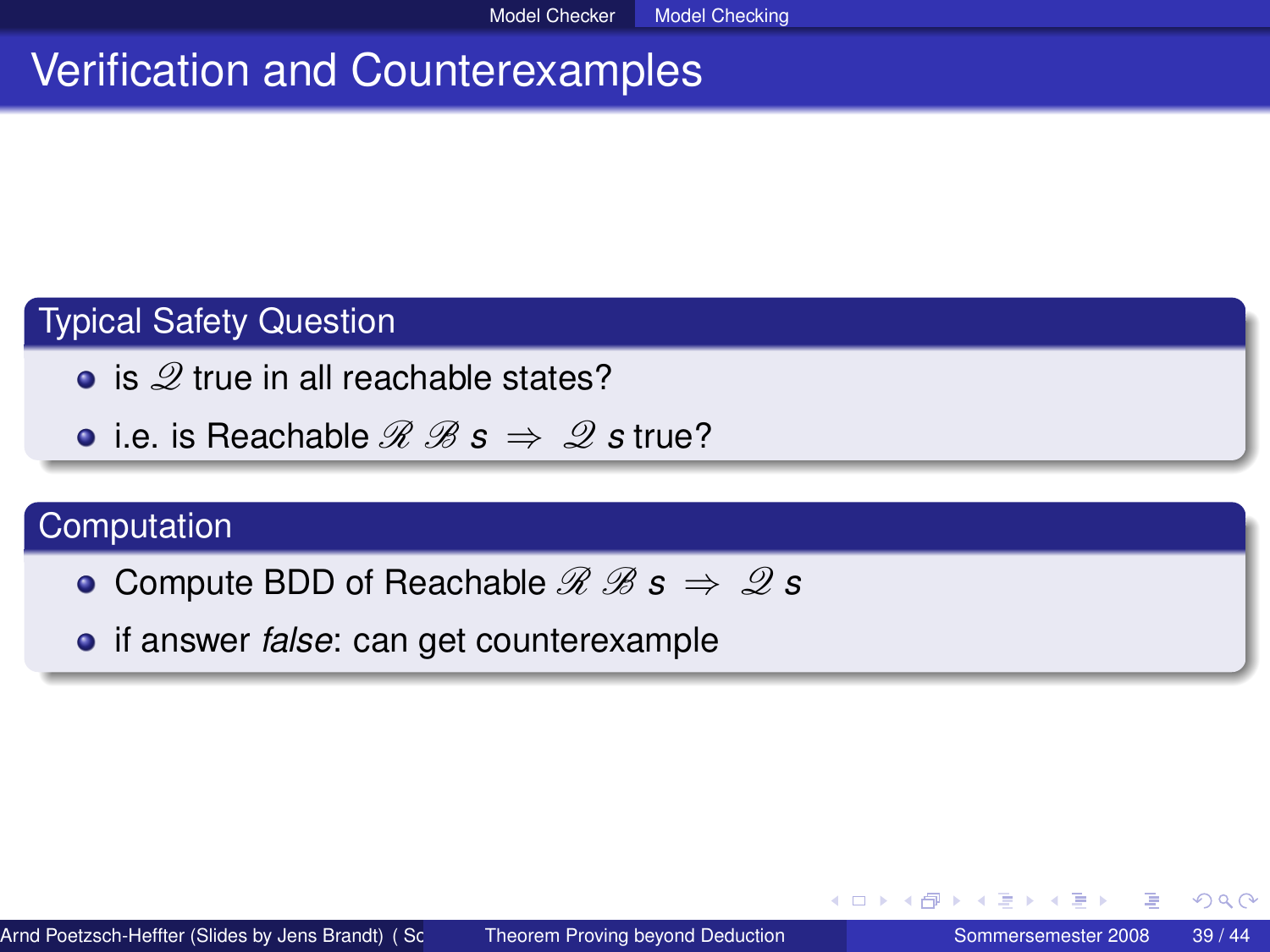# Generating Counterexample Traces

### Finding a Counterexample

- **•** suppose Reachable  $\mathcal{R} \mathcal{B} s \Rightarrow \mathcal{Q} s$  is false
- maybe counterexample before fixedpoint
- **•** first find counterexample
	- **e** generate BDDs of ReachBy  $i \mathcal{R} \mathcal{B}$  ( $i = 0, 1, \ldots$ )
	- at each stage check whether  $\mathscr Q$  *s* holds
	- $\bullet$  hence find smallest *n* and state  $s_n$  such that ReachBy  $n \mathcal{R} \mathcal{B} s_n \wedge \neg(Q s_n)$
- Then trace backwards using:

 $\mathsf{Pre}\, \mathscr{R}\, \mathscr{Q}\, \boldsymbol{s}\,=\, \exists \boldsymbol{s}'\allowbreak .\allowbreak\, \mathscr{R}(\boldsymbol{s},\boldsymbol{s}')\,\wedge\,\mathscr{Q}\, \boldsymbol{s}'$  $Eq s_1 s_2 = (s_1 = s_2)$ 

- $\bullet$  use BDDs to get  $s_n, \ldots, s_0$  where  $RechBy (i-1) \mathcal{R} \mathcal{B} s_{i-1} \wedge Pre \mathcal{R} (Eq s_i) s_{i-1}$
- Pre  $\mathscr{R}$   $\mathscr{Q}$  *s* can be deductively simplified (so that BDD of  $\mathcal R$  not needed)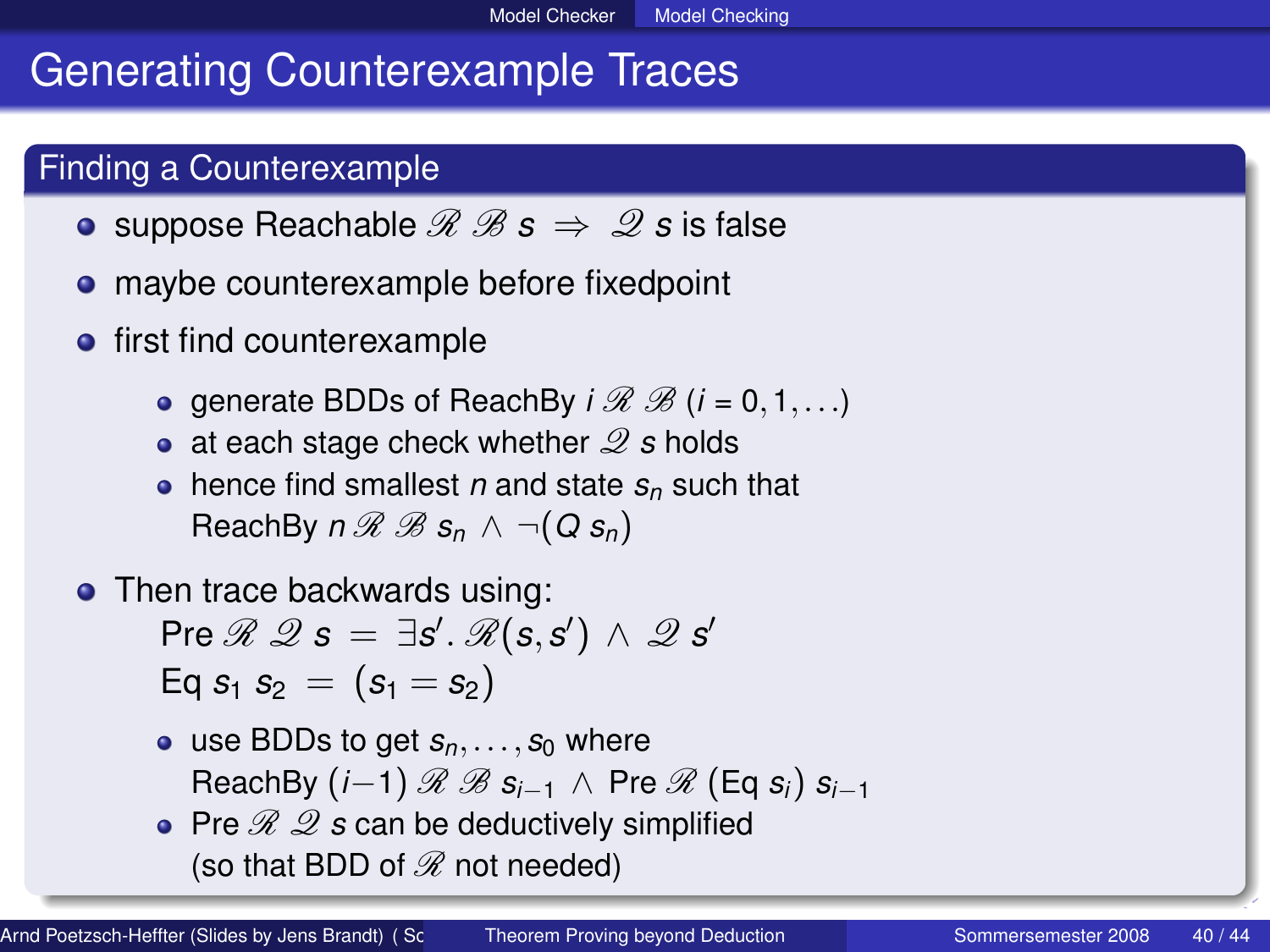# Model Checking in HOL

### Model Checking

- **•** e.g. AG P( $\mathcal{R}, s_0$ ) is ∀*s*. Reachable  $\mathcal{R}$  (Eq  $s_0$ ) *s*  $\Rightarrow$  *P s.*
- current work has built a CTL model checker inside HOL

### HOL + BDD Results

- **o** deduction can enhance state enumeration
- **•** simplify formulas to eliminate subterms
- **•** state enumeration can enhance deduction
- find counterexamples
- **o** formulas for reachable states

つくへ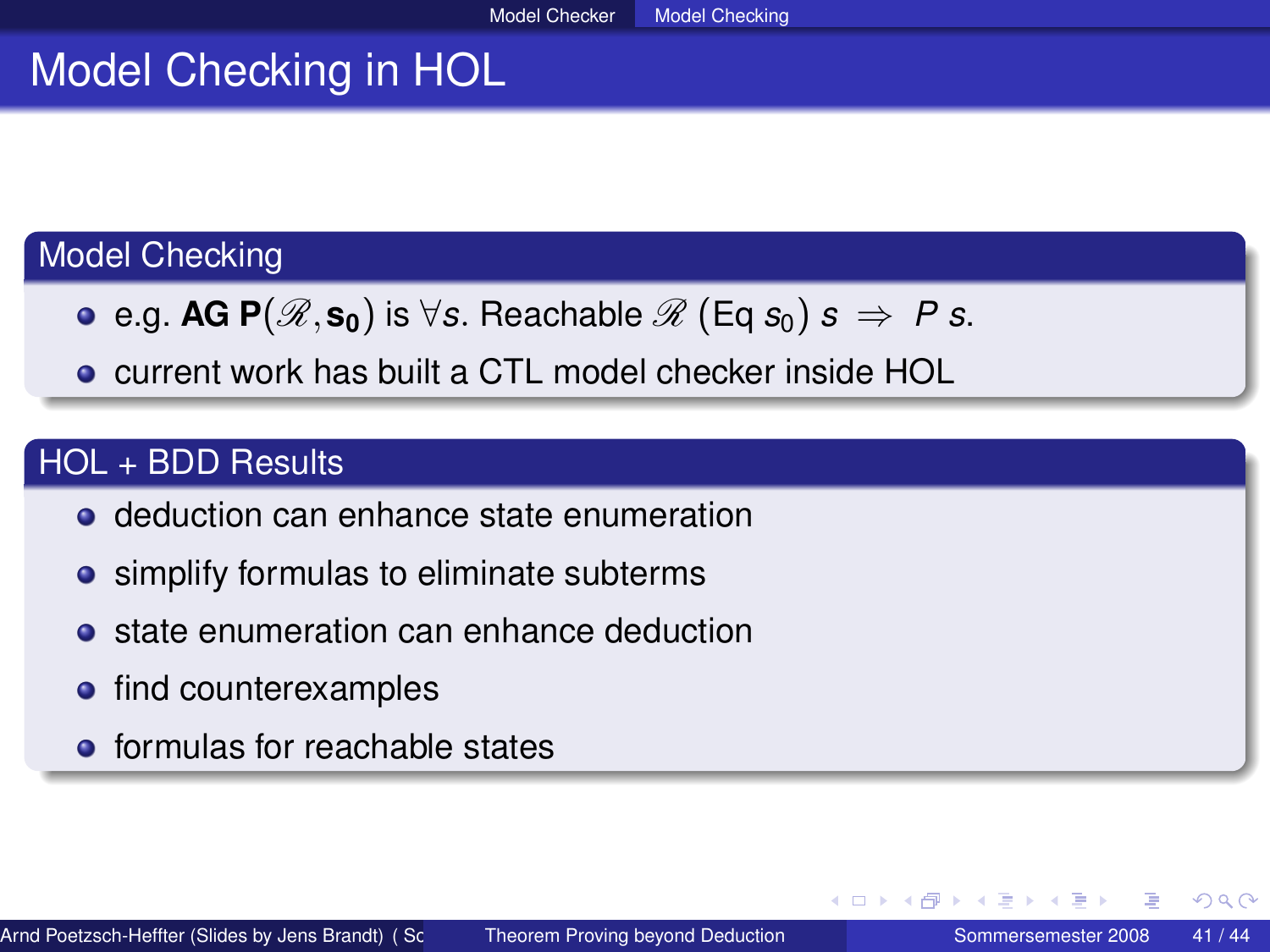### **Summary**

### Model Checking Implementation

- deduction using theorem prover written in ML (HOL)
	- **e** extended with THM as oracle
- external calls to BDD package written in C (BuDDy)
	- incremental database of computed instances of  $\rho$  *t*  $\mapsto$  *b*
- model checking by HOL deduction + BDD calculation
	- implemented by deduction rules programmed in ML
	- next 700 formal verification tools ...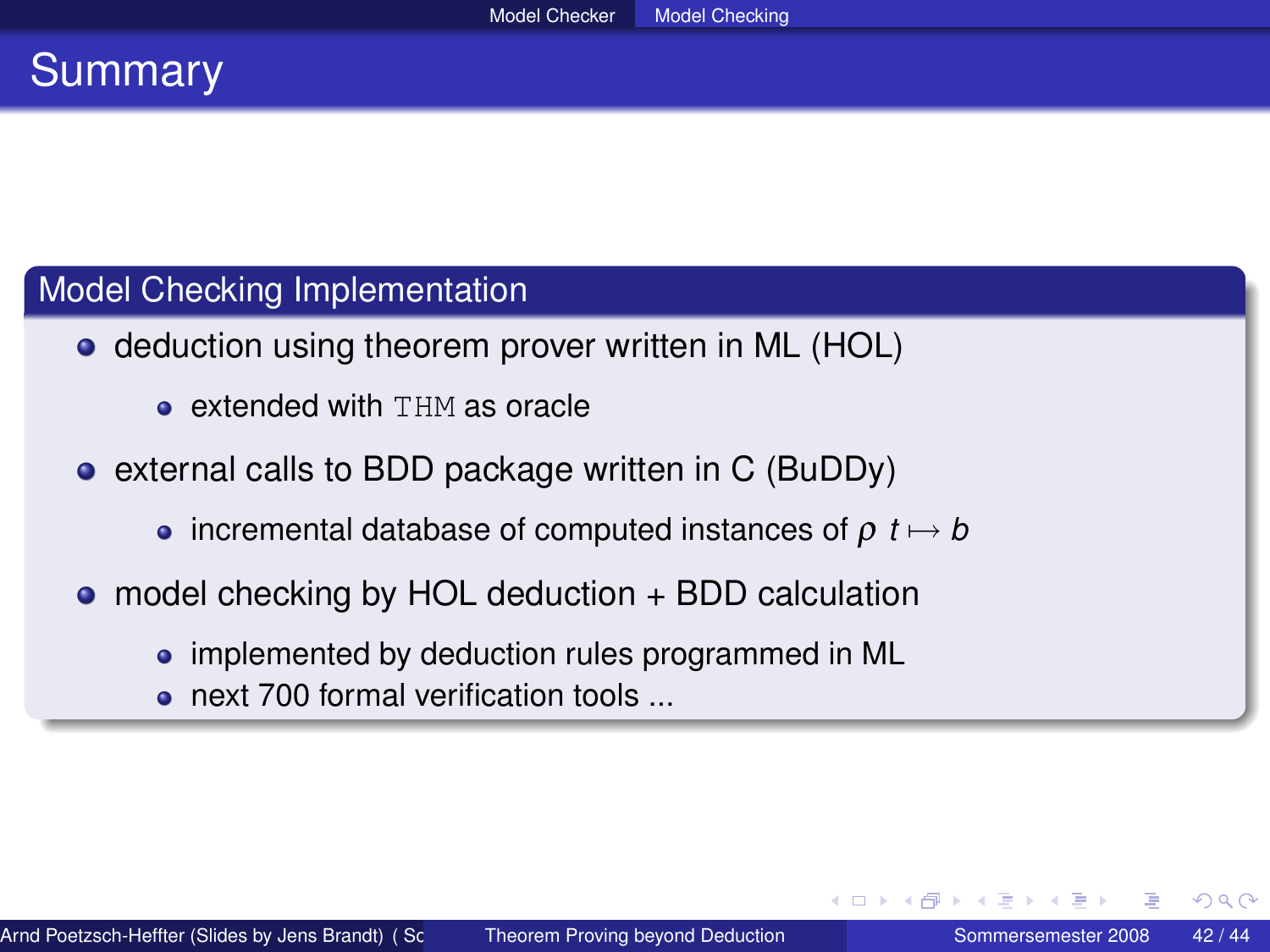### **Outline**









≣

<span id="page-42-0"></span> $299$ 

イロト (個) (注) (注)